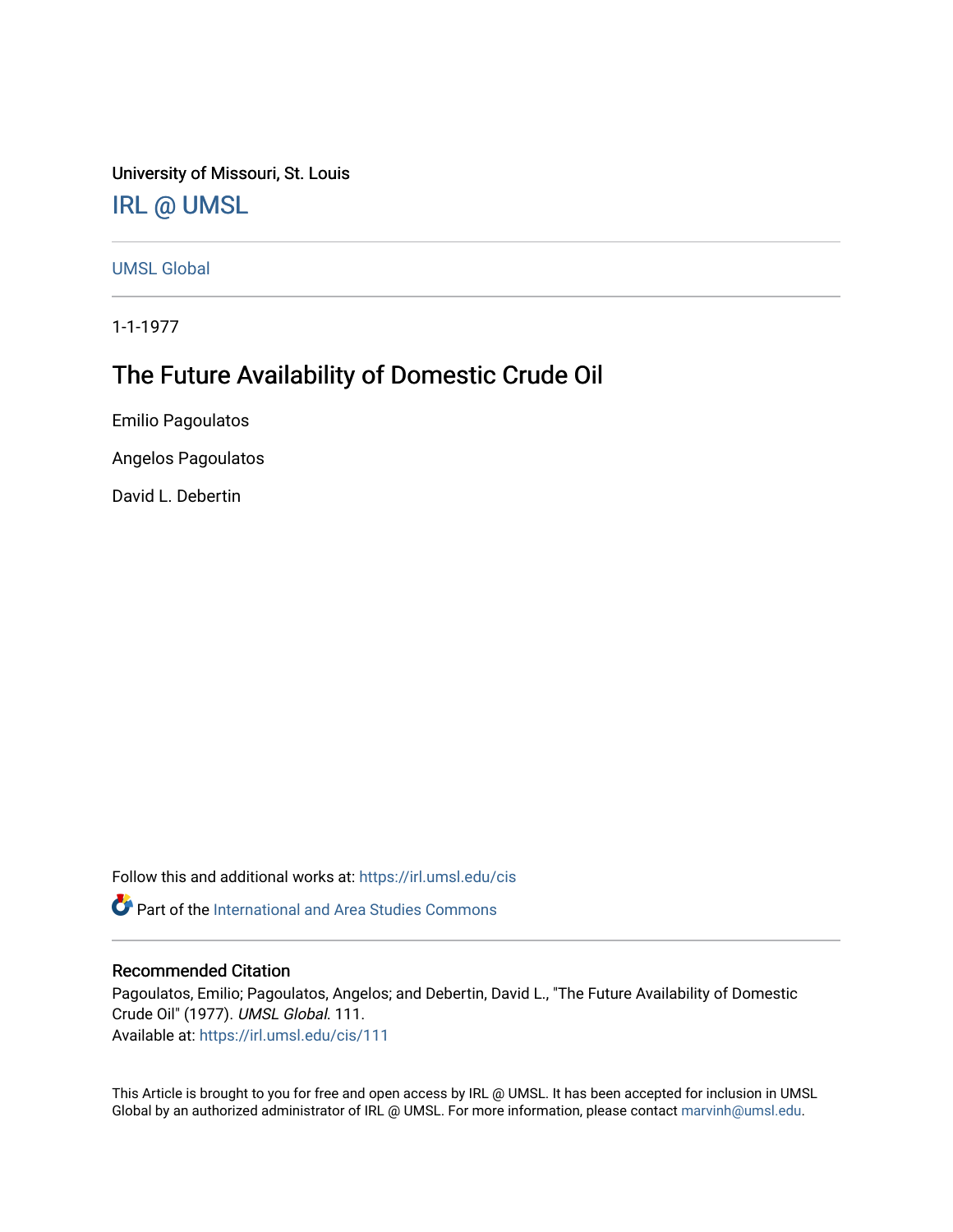# Occasional Paper No. 776 December 1977

The Future Availability of Domestic **Crude** Oil Angelos Pagoulatos

-~

Ł

David Debertin

Emilio Pagoulatos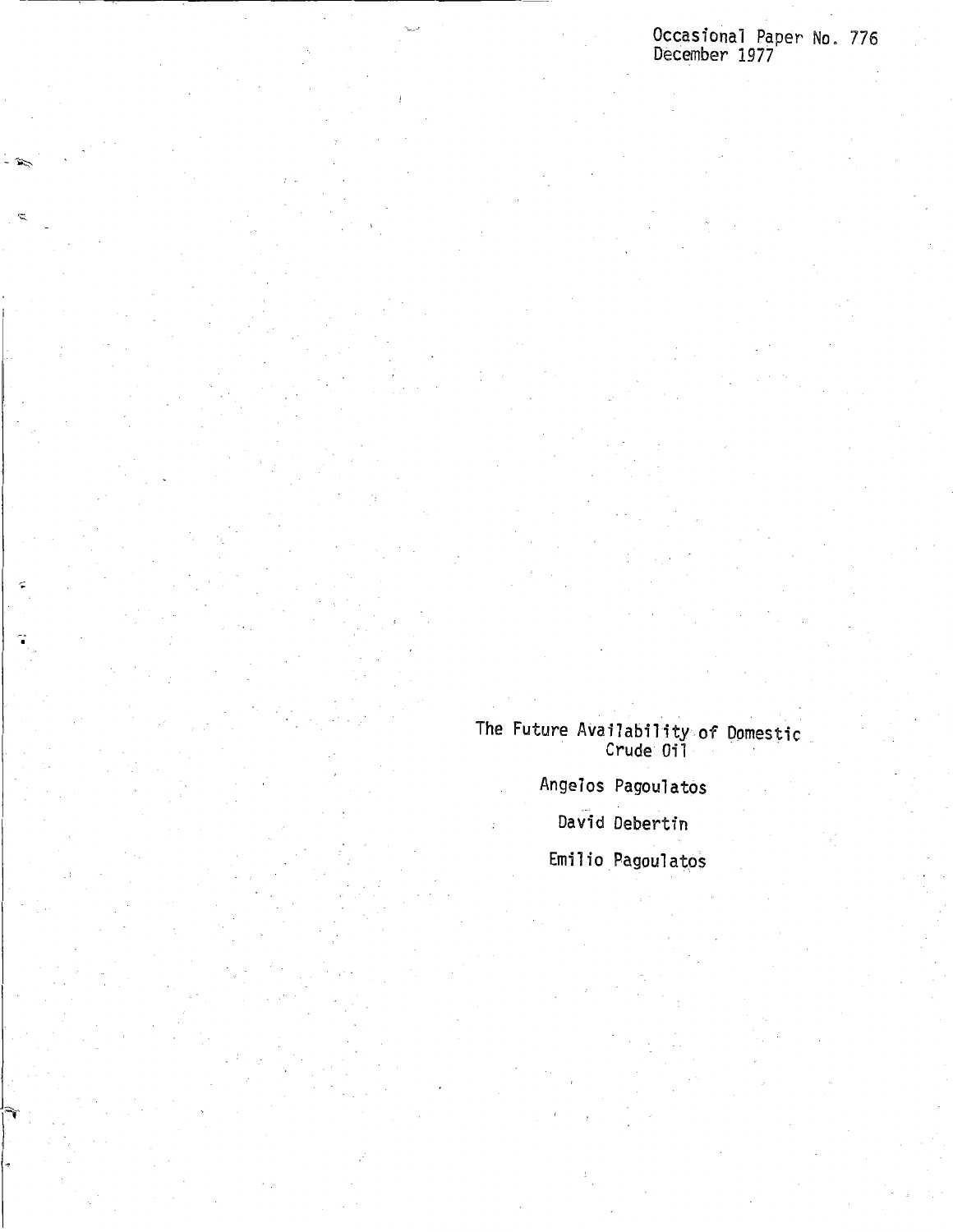# THE FUTURE AVAILABILITY OF DOMESTIC CRUDE OIL

BY

Angelos Pagoulatos, David Debertin and Emilio Pagoulatos\*

\*Angelos Pagoulatos is Assistant Professor and David Dehertin\_;is Associate Professor of Agricultural Economics at the University of Kentucky; Emilios Pagoulatos is Associate Professor of Economics and Research Associate of the Center for International Studies at the University of Missouri--St. Louis.

<u>ີສ</u>

 $\left| \begin{matrix} 1 \\ 1 \end{matrix} \right|$ 

The authors are grateful to Joe H<sub>-1</sub> and Joe D for helpful comments and the Kentucky Agricultural Experiment Station and the Center for International Studies of the University of Missouri--St. Louis for financial support.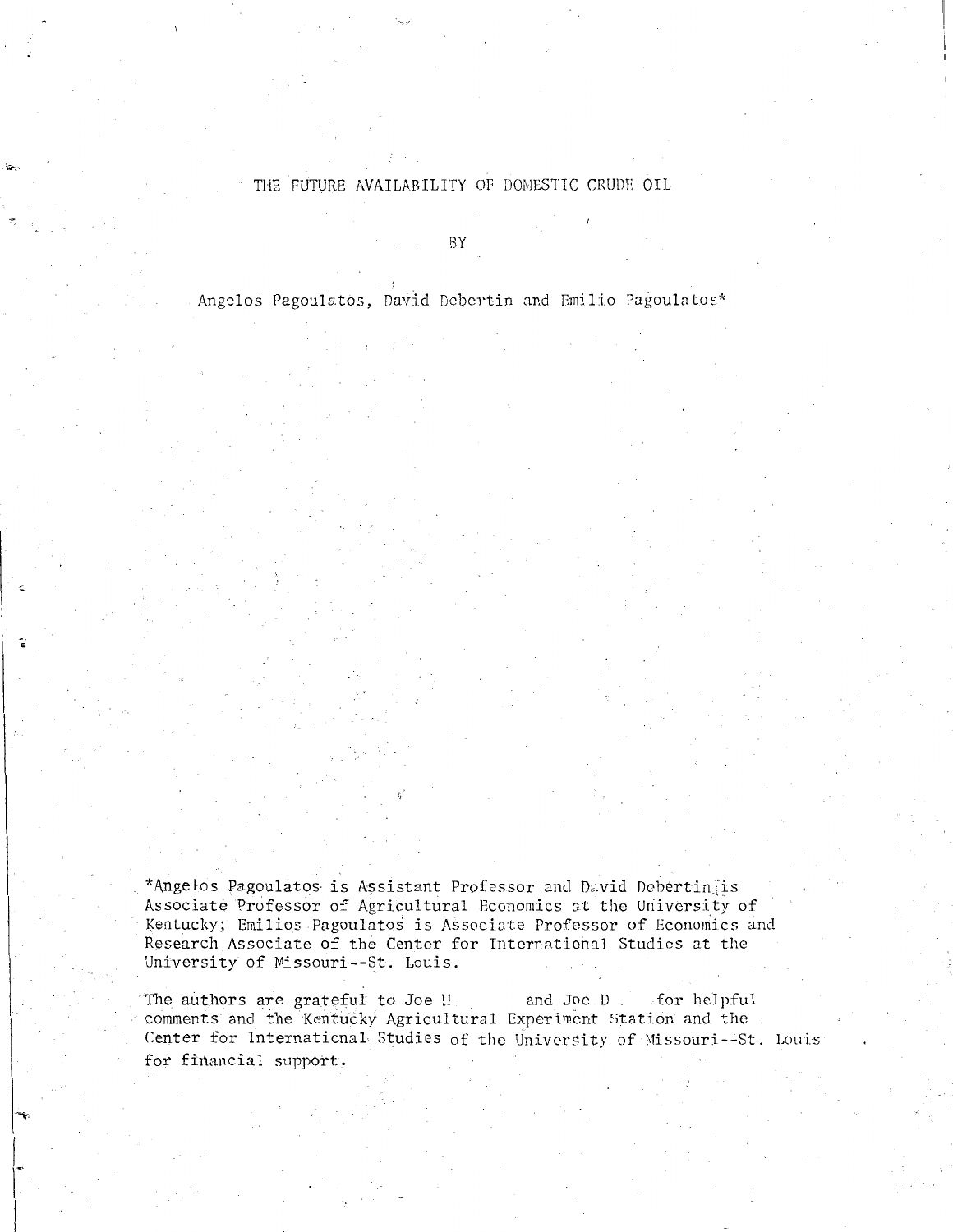# THE FUTURE AVAILABILITY OF DOMESTIC CRUDE OIL

### Introduction

This study examines the effects of price incentives on the availability of petroleum. Although only three percent of the total domestic consumption of petroleum is used in agriculture, agricultural production is highly dependent on petroleum. Virtually all mobile power units operate on petroleum products and their continued use depends on an adequate supply of petroleum (Pagoulatos and Timmons). The availability of low cost energy to fuel mobile power units has been the major force behind the mechanical revolution that has taken place within agriculture. The cohtinued availability of fertilizers, insecticides and herbicides is dependent upon the availability of petrochemical bases. Furthermore, although the capital stock of U. S. agriculture can be shifted to a system less heavily dependent on petroleum, the shift will be expensive and will have massive impacts on food costs, land use and production intensity for American society.

Agriculture department. officials are aware of the importance of petroleum and petrochemicals for the continued productivity of U. S. agriculture, and provide input into economic policies that affect petroleum supplies. Nonetheless, congress and the administration will design. energy policy dealing with the total energy supply for all sectors of the U.S. economy, not just for agriculture. While the newly created cabinet level energy office will look to agriculture officials for advice concerning the special needs for petroleum in agriculture, this

I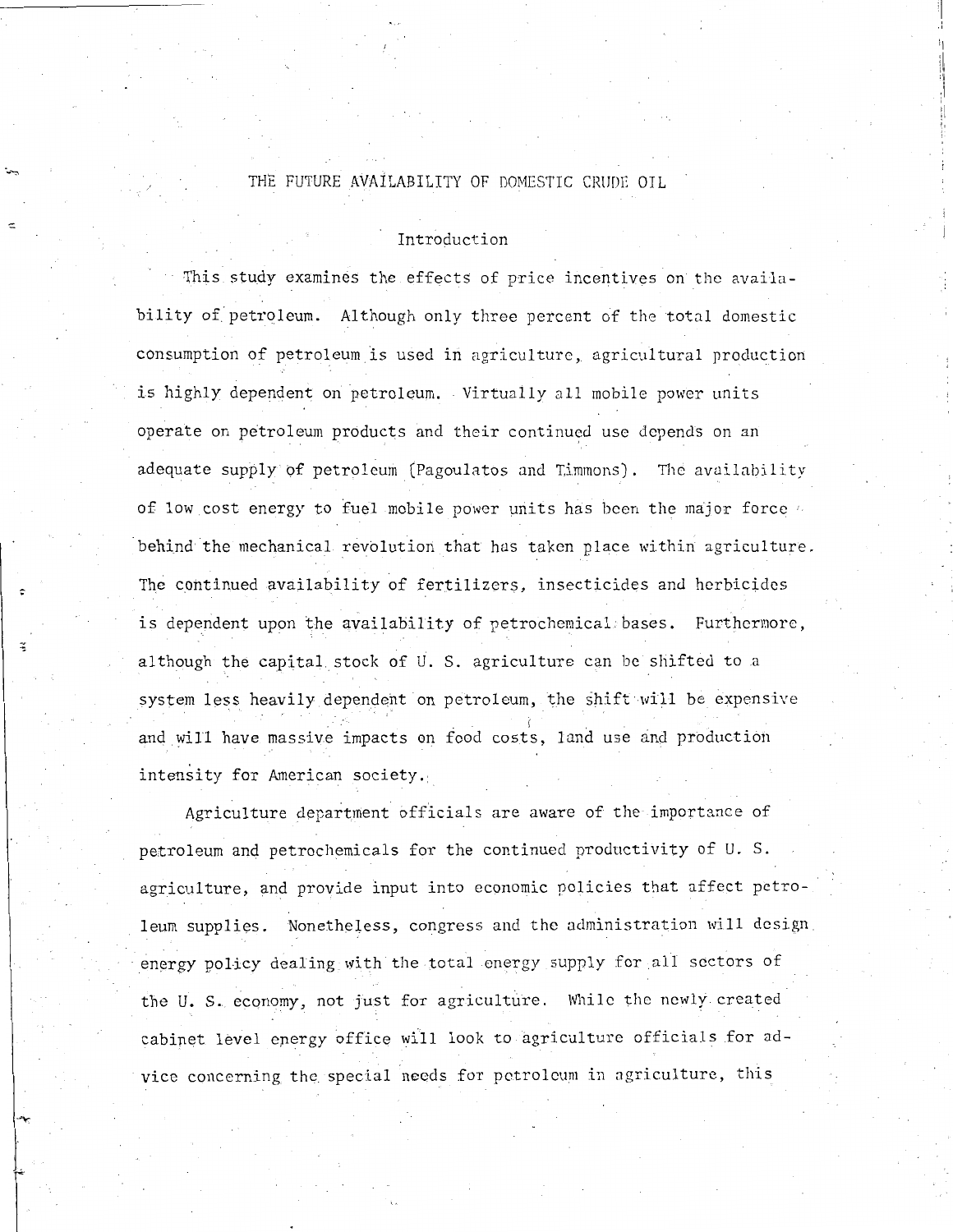office must be concerned with the petroleum situation for the entire U. S. economy. Hence, in assessing the impact of national policy on the availability of petroleum products for agricultural uses, the economic forces affecting the total petroleum extraction system must be considered.

This study presents a model useful for examining the effects of Selected price policies by the federal government on petroleum production. We attempt to determine if adjustments in the pricing mechanism for domestic crude oil will improve the demand-supply situation for oil in the 0. S. Price policies examined include: (a) equalization of the domestic wellhead price for crude oil at the world price, (b) constant money wellhead prices for crude oil, (c) constant real wellhead prices, and (d) equalization of domestic wellhead prices with the 1976 world price with increases thereafter equal to the change in the domestic wholesale price index.

### Model Structure

While agricultural economists have a1ready been concerned with the effects of increased energy costs on the availability of fuels and chemicals, on the mix of crops produced, and on the shifts in producer and consumer welfare, they have not dealt with the more general problem of the effect of government policy on the petroleum extraction system (cf. Adams, King and Johnston, Heady and Dvoskin, Carter and Youde, and Klepper et.  $a1.$ ). In an effort to delineate areas of energy research for agricultural economists, Whittlesey and Butcher argue for research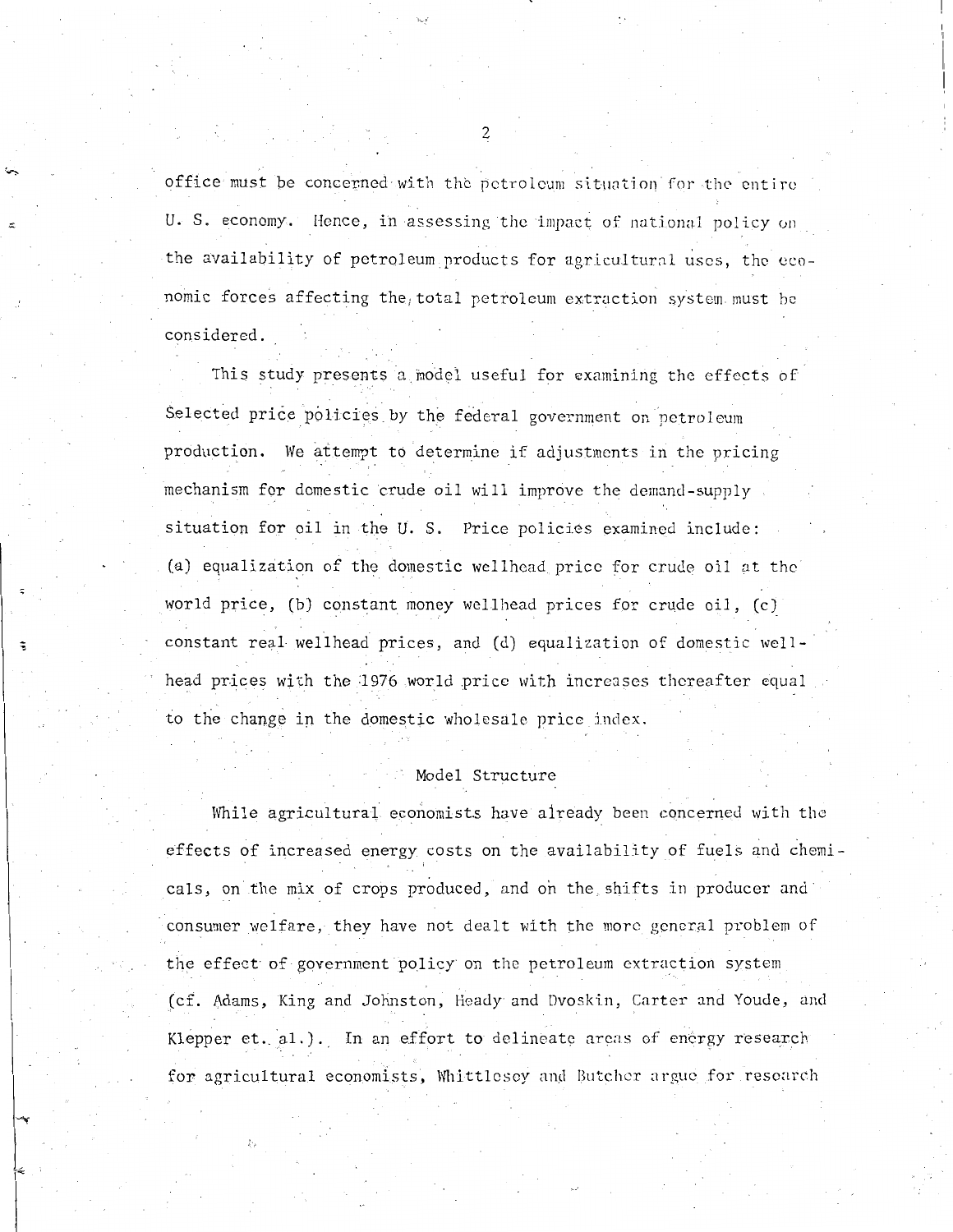dealing not only with impacts of the changing energy situation on agriculture but for more involvement by agricultural economists in the national situation of supply, demand and policy for energy resources.

Studies by Epple, Khazzoom, Carter, Fisher, Adams and Griffin, and Erickson, Millsaps and Spann, have all dealt with the oil discovery problem. However, these studies have not analyzed the impact of economic policy on the total oil production system, but rather focused on specific facets of the industry. MacAvoy and Pindyck did develop an integrated economic model, but their study was designed to assess the effects of alternative regulatory policies on the natural gas, not crude oil industry.

In this paper, a theoretical model that captures the total system regulating the generation and extraction of crude oil is developed. The model is explicitly designed to test the responsiveness to price incentives of petroleum exploration; reserves generation and extraction. Figure 1 illustrates the conceptual relationships comprising the structure of the model. The model consists of three major components: (a) a petroleum exploration submodel, (b) a reserves generation submodel, and (c) a submodel generating oil for refined products.

### *Petrolewn Exploration*

:

~·-

The petroleum exploration component of the model consists of four stochastic equations and one identity (Table 1). The supply of new domestic oil is determined by the product of the number of exploratory wells drilled (TED) and (ADSZ) the average discovery size per well (Equation 1). The number of exploratory wells drilled (TED) depends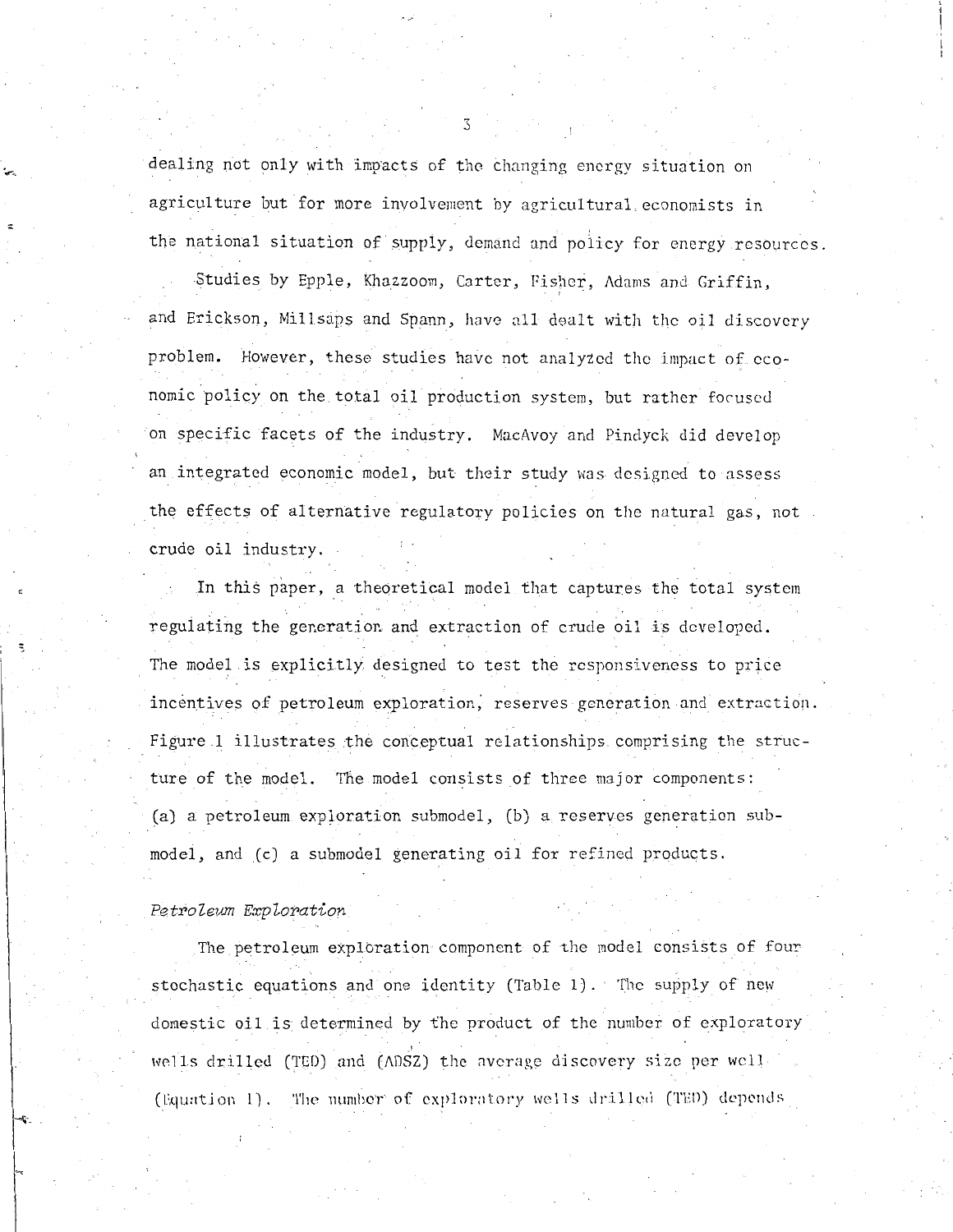upon the interrelationship between expected returns from oil and gas, costs of production and risk (Equation 2).  $<sup>1</sup>$  Because of the time-lag</sup> between investment outlays and the accrual of revenues, the interest rate is included.

The search for oil and gas is carried out jointly, and new oil discoveries (ADSZ) are associated with discoveries (SZNG) of natural gas (Equations 3-4). The higher the ratio of past gas discoveries to past oil discoveries; the higher the probability of finding oil. However, as Fisher points out, there are many more small, less risky, petroleum prospects still to be discovered than there arc large, more risky prospects. Hence, the average discovery size will be reduced as the finite stock of oil and gas is depleted. The success ratio (SUC), defined as the ratio of productive to total new wells drilled, is a function of previous discoveries of oil and gas and the depth at which exploration is taking place (Equation 5).

The price of crude oil (P) is a function of the price of close substitutes (natural gas and imported crude oil) and the extent of refinery capicity utilization (Equation 6). A distributed lag of the sales of refined products rather than actual sales is used, because a sustained increase in sales of refined products must occur if the price of crude oil is to increase.

### *Reserves Generation*

The reserves generation component of the model consists of two stochastic equations and one identity (Table 2). Total proven reserves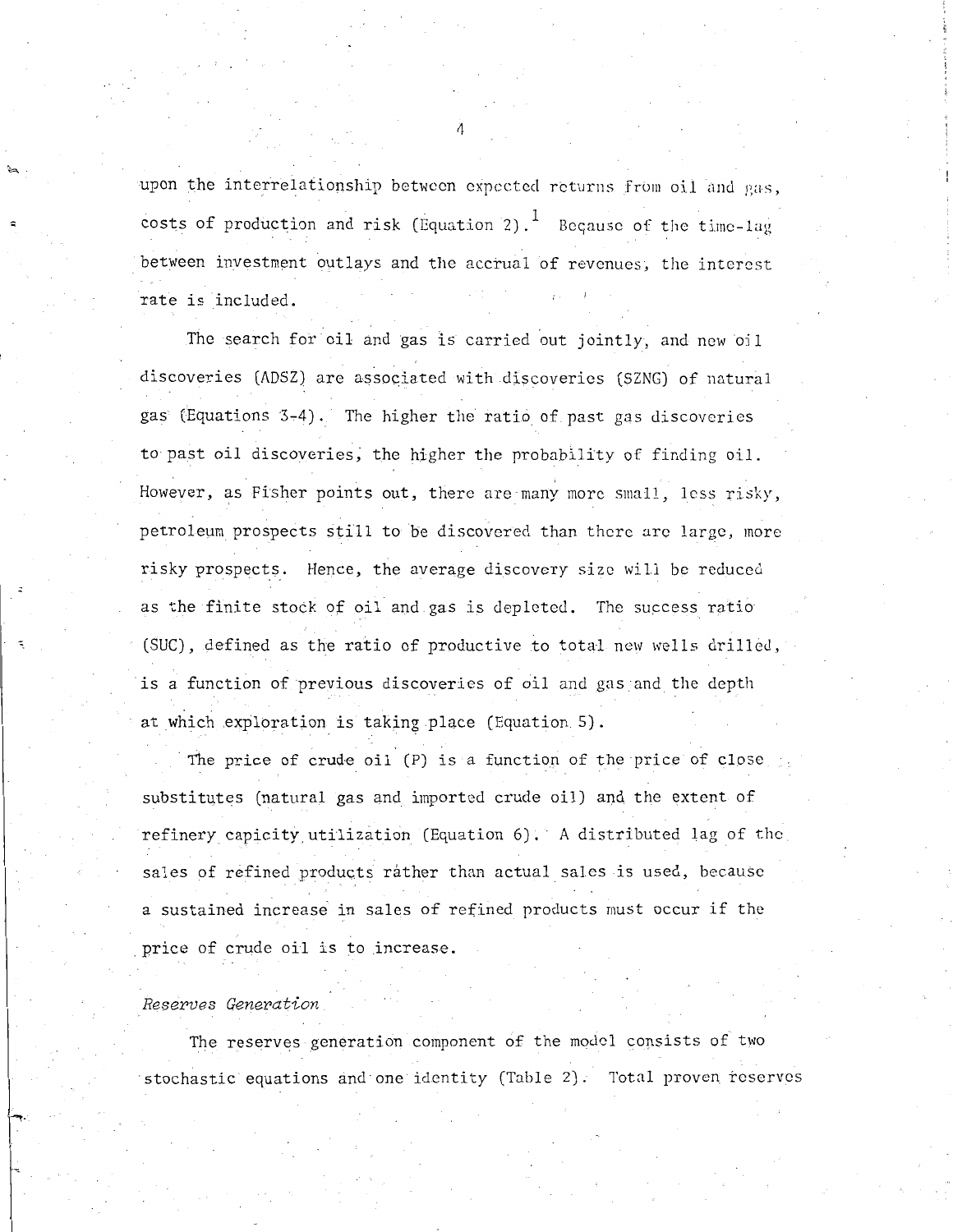of crude oil (TR) are equal to the sum of reserves remaining in the previous period,  $(R_{t-1})$ , new discoveries (DC), new extensions of reserves (EC) and revisions to existing reserves (RC) for any time perio<l (Equation 7). $<sup>2</sup>$ </sup>

Extensions of previously discovered oil (EC) depend upon expected prices, which are given by a distributed lag (sec Griliches), as well as the amounts of crude previously discovered (Equation 8). Economic incentives result in the adoption of new technologies on extraction and make possible the use of secondary and tertiary recovery methods. Revisions of established reserve levels (RC) do not respond to economic or technological variables and are assumed to be proportional to changes in reserve levels (Equation  $9$ ).

*Oil for Refined P1•oducts* 

. . -

The final submodel focuses on oil for refined products (Table 3). The primary inputs to the.petroleum refining industry arc domestic crude oil and lease condensate (SJ, natural gas liquids (NG) and oil imports (M). To arrive at the total quantity of products from the refinery, (DISTR), the processing gain realized in the refineries (GA) is also included (Equation 10).

Because petroleum producers attempt to balance annual flows with reserve levels, the supply of domestic production (S) is determined by the marginal cost of developing existing reserves (Equation 11). Hence, marginal production costs will depend on reserve levels relative to domestic production. ·As.the rcseive to production ratio declines,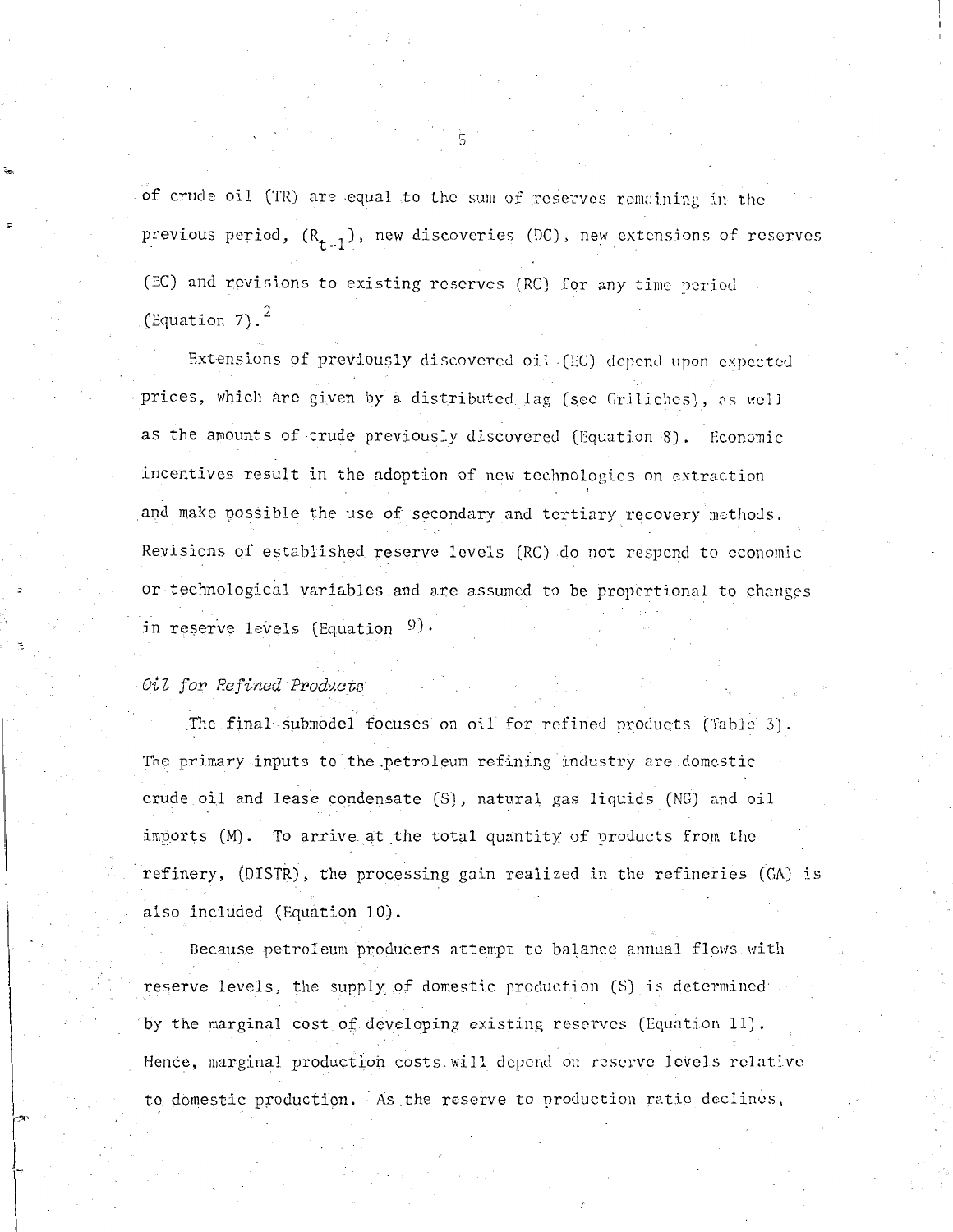marginal costs rise exponentially. Development of new production sites will be undertaken only if the expected price of oil covers all costs including a normal return on investment and a risk allowance. A shortterm glut may send current prices down. If the glut was expected to be temporary, and long-run price expectations were high enough, development might continue even at low current prices.

Price expectations and the opportunity cost of investing in petroleum production are expressed as distributed lags of past prices and the difference between net price and the rate of interest.

Imports of crude petroleum are assumed to respond to domestic economic policy as well as the price of imported crude oil (Burrows, Adelman). Current.imports (M) are viewed as demand for foreign crude oil and respond to the utilization of domestic refining capacity which acts as a constraint on the domestic supply of crude, since import quotas were set on the basis of domestic output (Equation 12).

The amount of natural gas liquids (NG) added in the refinery process, because of economic and technological factors, has been steadily increasing over time (Equation 13). Natural gas liquids have been a relatively small proportion of total inputs (averaging about 14 percent of total supply over the period 1959-1972) and have been directly related to the price ratio of crude to natural gas liquids.

The processing gain (GA) represents the expansion of fuels due to some refining processes such as reforming and cracking, and is the final component of the total amount of refined liquids.<sup>4</sup> The quantity of processing gain increases in direct proportion to the amount of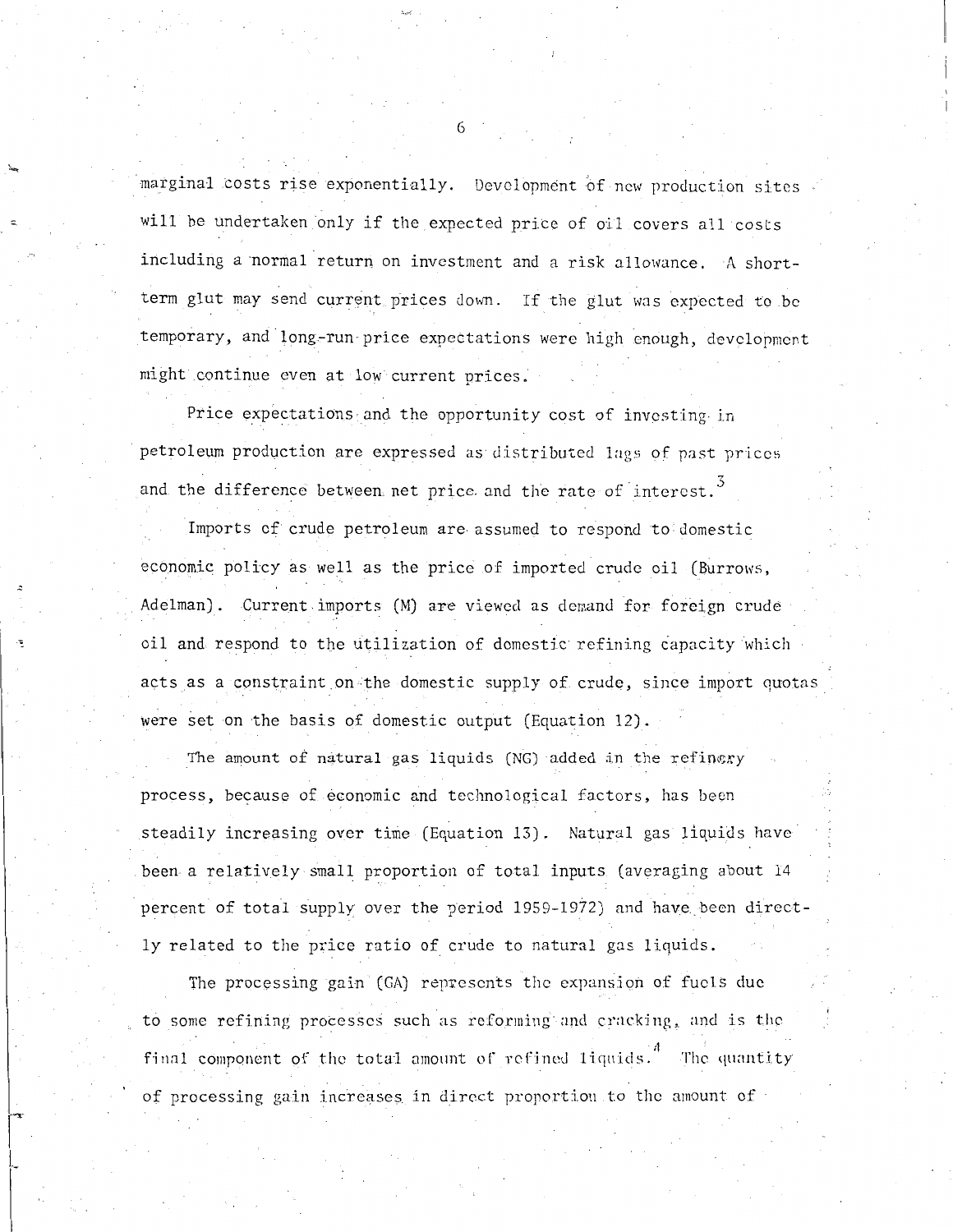crude oil and lease condensate run through stills, and declines in proportion to the amount of natural gas liquids added for refining (Equation 14).

# Estimation and Validation

The complete econometric model consists of 11 stochastic equations and 3 identities. Some of the parameters of the structural relationships. are simultaneously determined. Two stage least squares and three stage least squares were used to estimate model parameters. Estimates obtained via the three stage least squares method were somewhat more efficient than the two stage least squares estimates. Three stage least squares results are presented in Tables 1-3. Estimates were obtained using sample data from 1959 to 1972.

\_A major effort was devoted to the validation of the model using quantitative measures suggested in Theil (1966). The model was first validated with respect to its ability to predict endogenous variables within the range of the sample data over the time period 1959 to 1972. Predicted values for endogenous variables were obtained for reduced forms from the first stage of estimation (the Unrestricted Reduced Form or URF estimates). Predicted values generated from to the structural equations of both the second and third stage (the Restricted Reduced Form or RRF estimates) of the model were also generated. The predicted values from each of the three estimation methods (URF, two stage RRF, and three stage RRF) were used in conjunction with sample data to cal-culate Theil coefficients, correlations between actual and predicted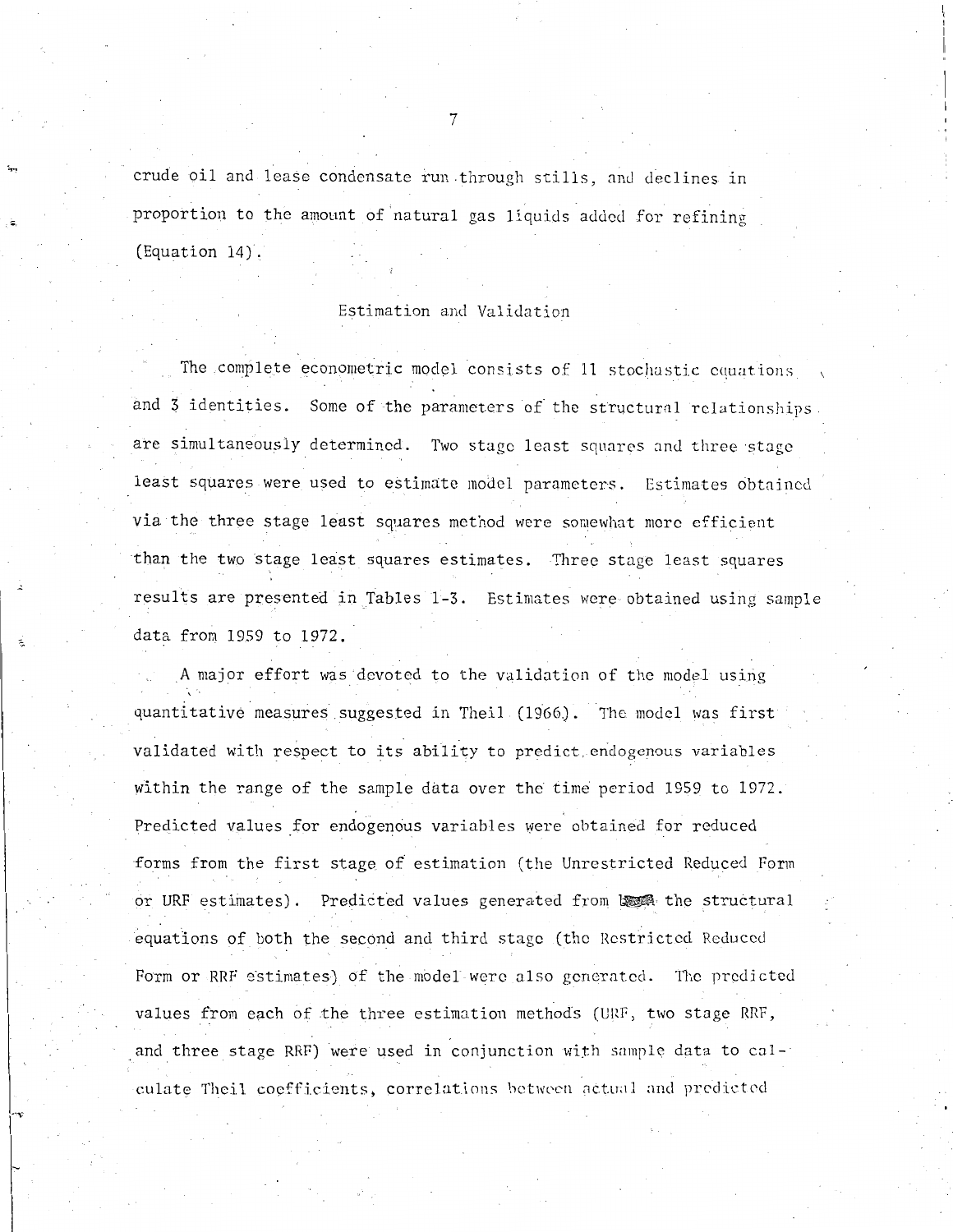values, root mean square errors, and error decomposition measures (Theil, 1966). None of the prediction methods were found to be clearly superior to the others based on these validation measures (Steckler). Table 4 summarizes calculated values for the validation measures using predictions obtained from the structural equations of the third stage. Calculated values suggest that the model largely does an adequate job of predicting endogenous variables within the range of the sample data.

Old Theil coefficients based on predicted and realized changes in endogenous variables ranged from .164 to .793 while new Theil coefficients ranged from .248 to 1.063. Simple correlations between actual and predicted values were above .88 except for the equation generating the average size of natural gas discoveries. Regression coefficients of actual data on predicted values were all near one. Root mean square errors are all low relative to the magnitude of raw data values.

To further scrutinize the model's efficacy as a predictive device; predictions for endogenous variables were calculated for the years, 1973, 1974, 1975 and 1976 using actual data for predetermined variables for those years. Comparison of actualy observed values of endogenous variables for 1973, 1974, 1975 and 1976 with values obtained from the equations based on the 1959 to 1972 data provide a very critical test of the ability of the model to predict beyond the range of the sample data. Results using the RRF three stage least squares parameter estimates are presented in table 5. Predicted values for the years 1973-1976 all track very closely historical data for the same time period  $(see Figure 2-4).$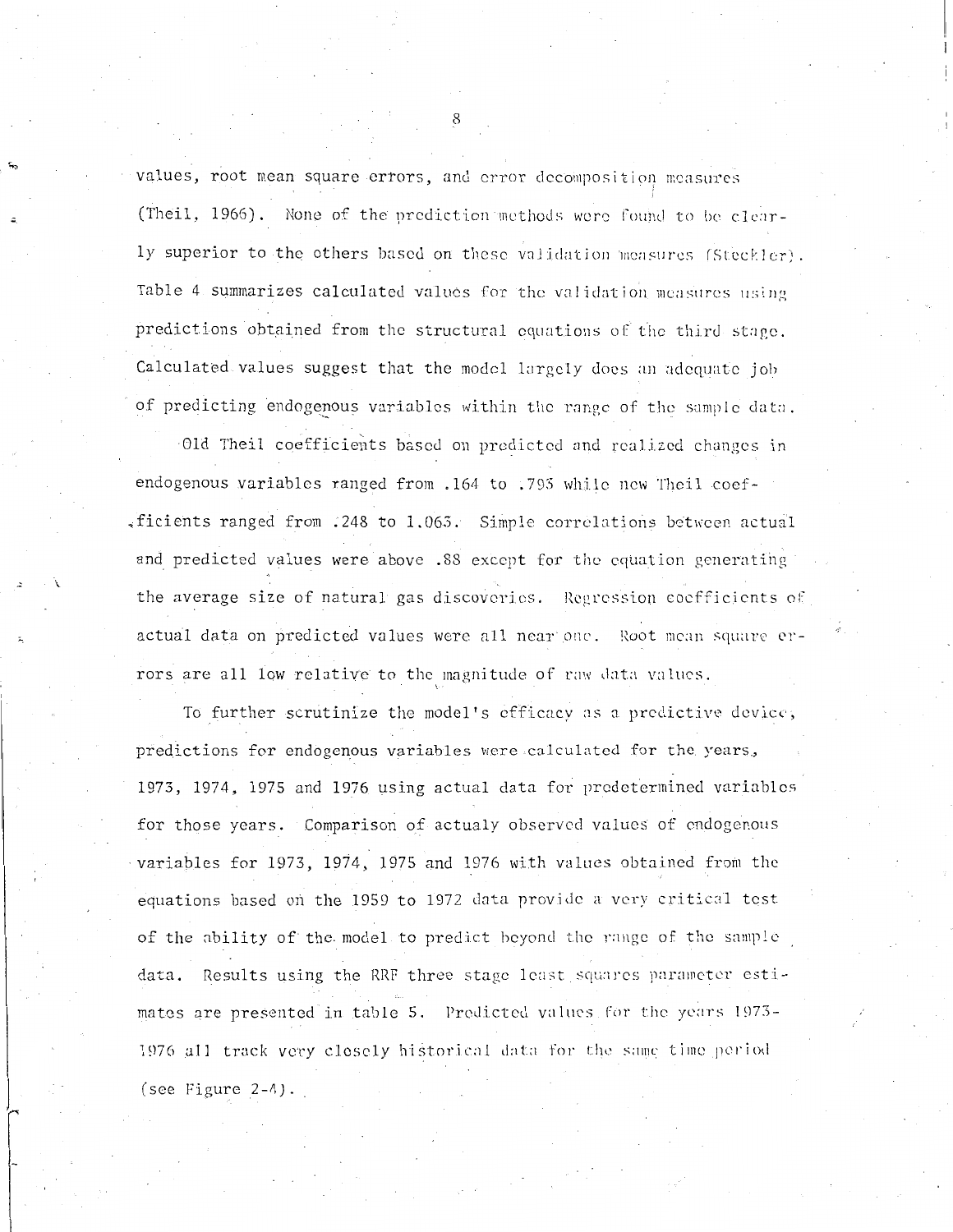Using the Oil Model in a Policy Setting

Given the lags from price changes to exploration, development, and production changes, it might be expected that very little additional supply would be forthcoming in the next three years from increased crude oil prices. The demand conditions of the 1980's can be described in a number of ways, varying from quite expansive (continued increases in petroleum product demands due to strict regulation of crude oil prices) to quite restrictive (because of higher crude oil prices and new coal and solar energy technologies).

The approach taken here is not to choose an extreme set of values of the exogenous variables to be inserted into the model. Rather, a set of values was chosen that follows from "median" conditions likely to prevail in energy markets in the near future. Demand for crude petroleum is expected to increase at the rate of 2.2 percent per annum under constant present prices and at the rate of 2.0 percent per annum under world prices.<sup>5</sup> It is expected that natural gas prices will increase at a rate of 9 percent per annum in current dollar terms and that the average drilling cost will increase at 7 percent per annum.<sup>6</sup> These values were then inserted into the econometric model to produce simulated values of additions to reserves, total proven reserves and production out of reserves for the time period 1977 to 1985. Impacts of the four price policies on additions to reserves, proven reserves and production out of reserves are summarized in Figures 2-4.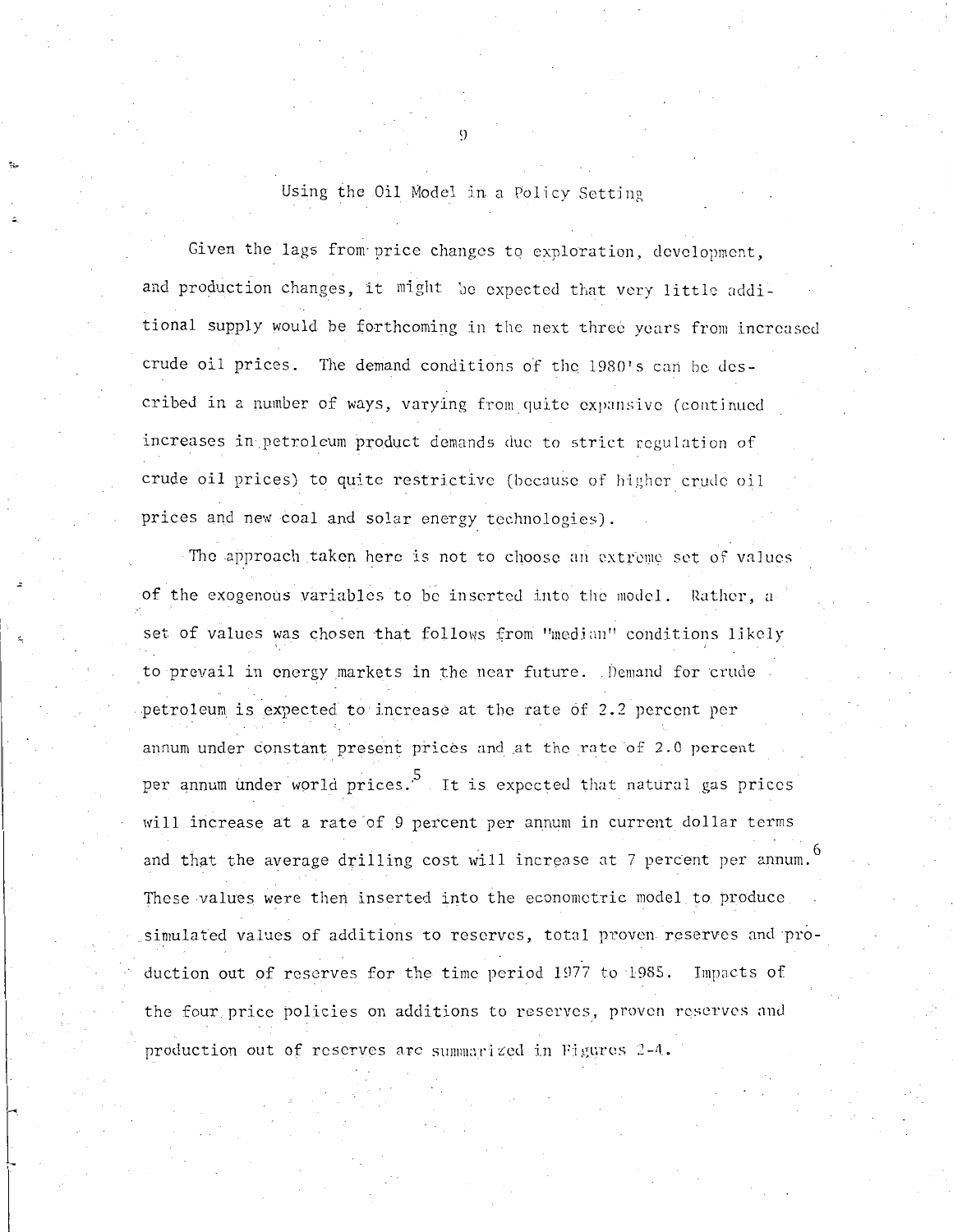# *Domestic production and reserves under world prices*

Domestic price increases at the rate of world price rises would have only a slight impact on new discoveries of reserves over the 1977 to 1979 period.<sup>7</sup> This is due to the assumption of a decreasing success ratio and to the lagged response of exploration to economic incentives. Total additions to reserves are expected to increase by 25 percent in 1978 over 1977 and surpass 3 billion barrels in 1982 (Table 6). Total additions to reserves do not necessarily track closely the new-discoveries due to the increased production levels over the 1977 to 1982 period (Figure 2). $^8$ 

Price incentives in exploration coupled with a decreasing success ratio yield total additions to reserves which are lower than the amounts of extracted oil at these prices. Total additions to reserves reach 7 billion barrels a year by 1985. This is approximately 5.5 billion barrels greater than the new additions to reserves for 1977, expected prior to the series of price increases.

Higher crude oil prices at the wellhead would make it profitable to increase production by more than 2 billion barrels during the period 1978 to 1985. The increased production out of reserves reduces the reserve-production ratio from 9:1 in 1977 to 3:7 in 1985 as a larger proportion of existing reserves is removed in response to the price incentive.

The result of a deregulated domestic price is to substantially increase domestic production and greatly reduce the magnitude of the crude oil shortage. This is sufficient to meet 88 percent of expected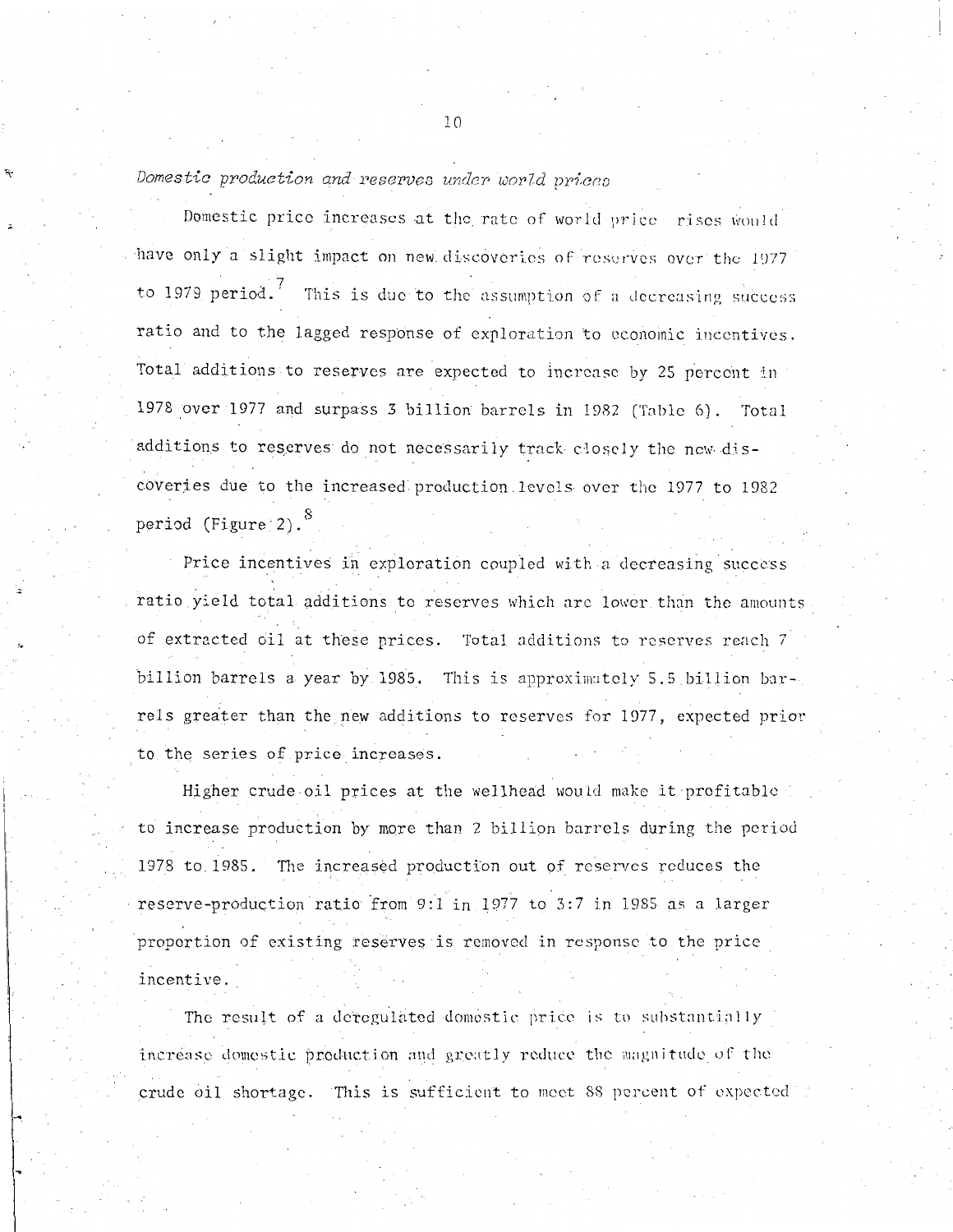U. S. consumption from domestic sources hy 1980. The domestic production shortage is eliminated and an excess supply results by 1985. Excess supplies occurring after 1983 may 1ead to rebuilding of the reserves base and to some price softening on new field contracts.

### *Constant real wellhead prices*

Continuation of present regulations is envisioned as a maintenance of "ceiling" prices .on ''old'' oil at a higher level than currently used and continued deregulation of "new" oil prices. The increase in the price of crude oil at the wellhead is hypothesized to be increasing at an average rate of 5 percent per annum corresponding to the expected inflation.

The increments of total additions to reserves are shown in Table 7; total additions each year fall short of those for Table 6. The supply of production out of reserves is steadily decreasing after 1978 with a doubling of the excess demand by the year 1985. The lower wellhead price does not provide enough incentive for exp1oration and production out of reserves, but stimulates a higher level of demand in the economy. Furthermore, the price incentives coupled with the decreasing success ratio account for lower additions to reserves compared to the amounts. extracted, with reserves decreasing to 23 million barrels in 1985.

Imports increase by 29 percent by 1980, and domestic crude oil constitutes only 50 percent of the total U.S. consumption. Because of the relatively lower profitability, the reserve-production ratio remains higher than before. Proven reserves decrease to 23.1 billion barrels and production out of reserves to 2 billion barrels in 1985.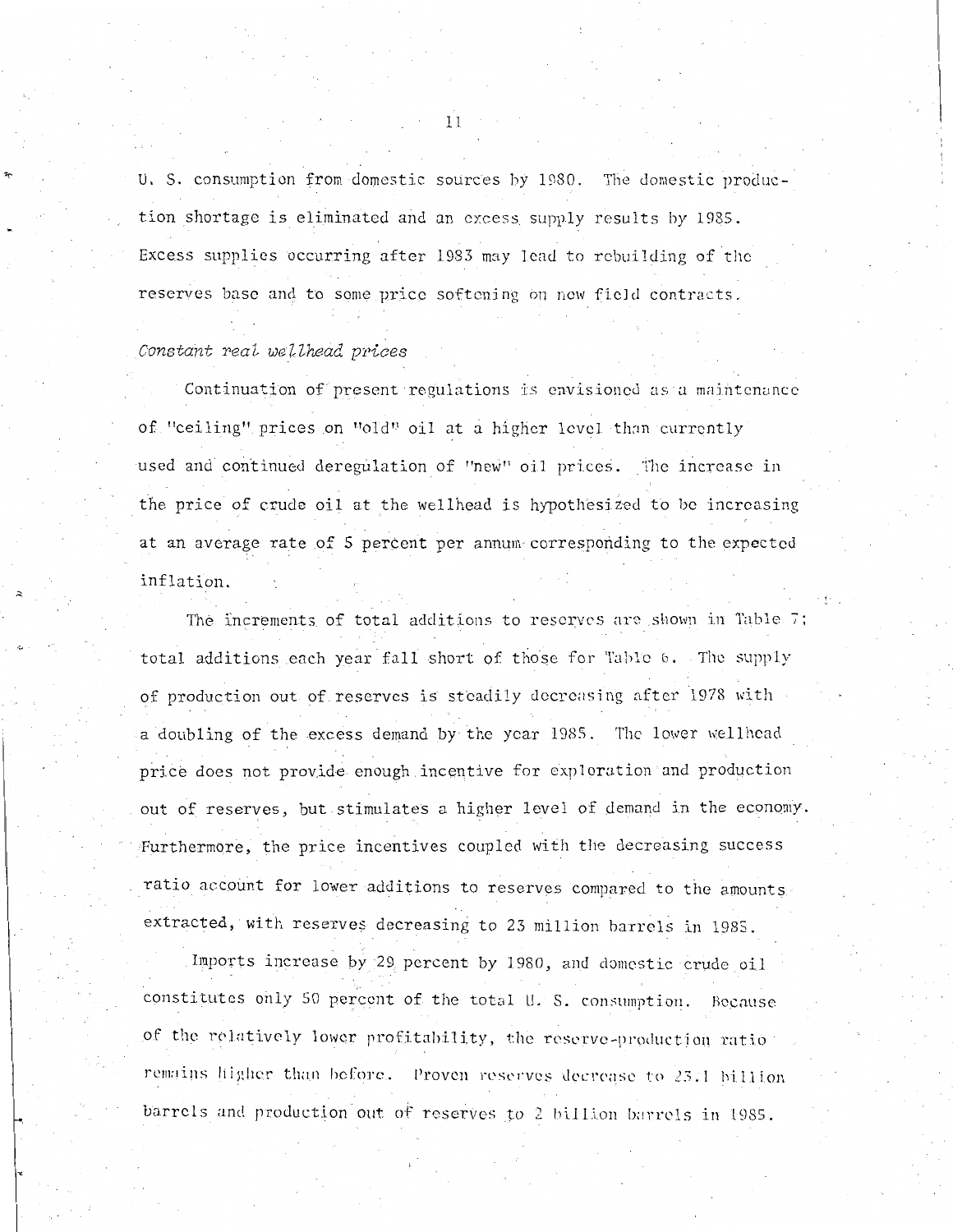#### *Constant wellhead prices*

Under the assumption of constant wellhead prices, additions to reserves decline very rapidly with no new oil being discovered after a 5 year period (1977-1982). Import levels would increase by 62 percent by 1980, and only 45 percent of total U. S. consumption will be supplied by domestic oil. The supply out of reserves also decreases, due to the lack of economic incentives. Excess demand reaches 5.5 billion barrels in the year 1985. As expected, the reserve production ratio increases as more oil is kept in the ground (Table 8).

### *Extended price controls*

Under this plan, price controls on the price of crude petroleum at the wellhead are to change as follows: a) the price of newly discovered oil will be allowed to rise over a  $3$  year period to the 1976 world price, adjusted thereafter for domestic price increases; b) the current \$5.25 and \$11.28 price ceilings for previously discovered oil will be allowed to rise at the rate of domestic price increases; c) incremental tertiary recovery from old fields would receive the world price. Finally, a crude oil equalization tax equal to the difference between the controlled domestic price and the world price would be used to raise the price of domestically consumed oil to the world price.

This scheme of pricing domestic oil at the wellhead seems to provide adequate economic incentives for increased efforts in exploration and extraction of crude oil (Table 9). Total additions to reserves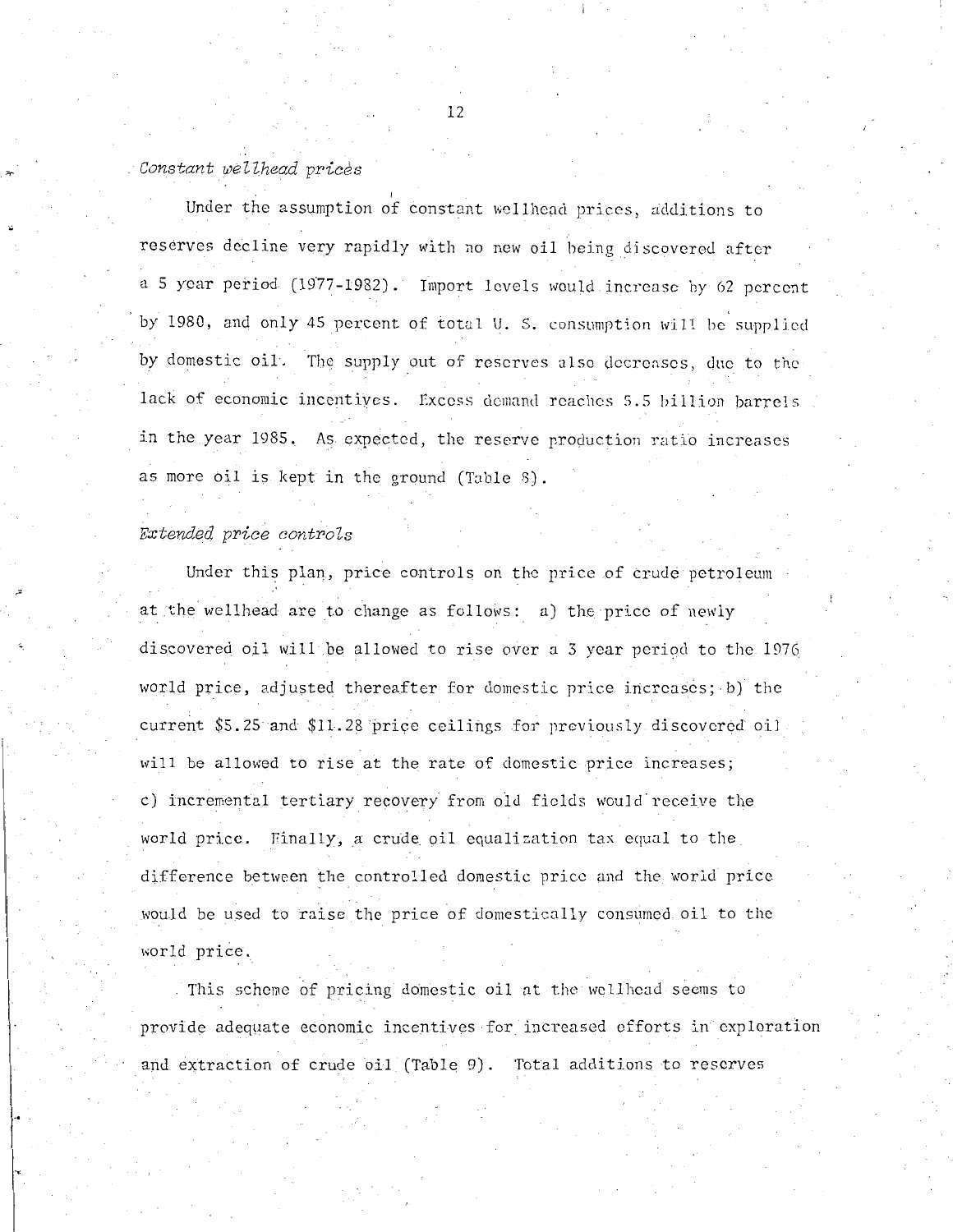double within a five year period (1977-1981) and supply out of reserves increases by about 40 percent over the same period. 9 Domestic production by 1980 will constitute 82 percent of total domestic consumption. Imports will be cut by one half compared with current levels. Excess demand reduces to zero by 1983 (within a 6 year period) and reserveproduction ratios are fairly low. Although the reserve-production ratios are higher than the ratios under world prices for domestic producers, the incentives for extracting oil arc substantial.

### Conclusions

We have developed an econometric model which examines the responsiveness of petroleum exploration to prevailing oil prices. The model consisted of 11 stochastic equations and 3 identities, and the model was estimated via three stage least squares and validated with a variety of numerical measures. The behavior of the model beyond the sample period appeared to be quite good. Statistical results suggest that producers respond to expected sustained price increases. and that if our nation's proven reserves of oil are to increase, we must be willing to pay a higher price.

Preliminary indications from the simulations of.this study indicate that rising crude oil prices provide the necessary incentive to the U. S. petroleum industry; for intensifying tho exploration effort. Higher prices increase the number of new exploratory wells drilled and the use of the secondary and tertiary recovery methods. Although a time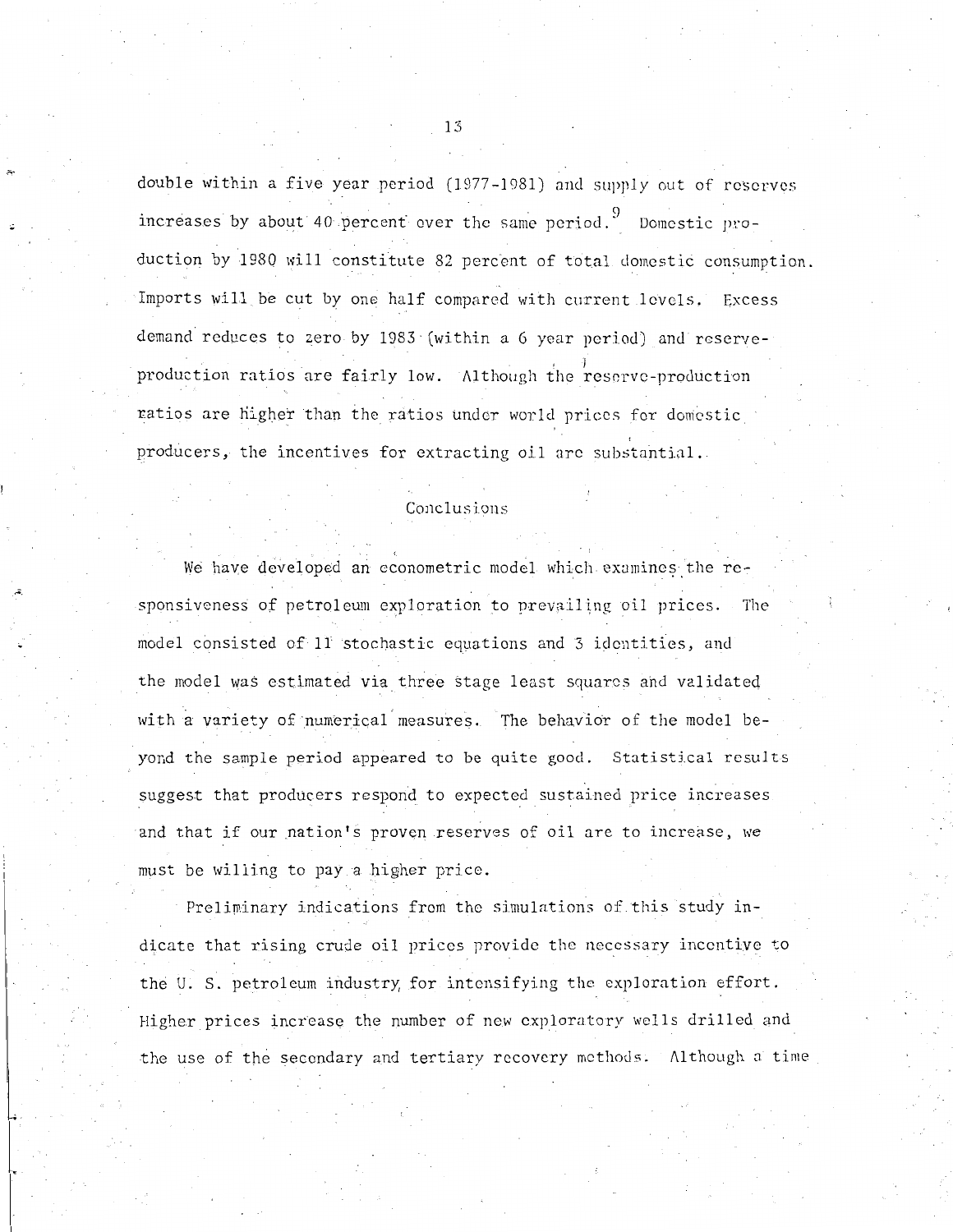lag exists between the exploration stage and the development of wells, higher prices also induce more production out of reserves. Consequently, the market mechanism by itself appears to be capable of bringing about the necessary adjustments in the domestic reserves of crude oil as well as the supply of domestic crude to the refineries. However, high prices tend to induce comparatively lower reserve to production ratios as the amounts extracted from the ground are larger than the additions to reserves, given the assumption of a decreasing success ratio in exploration.

Equalization of the domestic price of crude oil at the wellhead with the world price provides enough incentive to domestic producers to increase exploration and extraction. Although under this policy the U.S. could become self sufficient in a period of six years after implementation, sizeable windfall profits would be secured by the producers. A constant price or constant real price with base year 1976 would provide insufficient incentive for domestic producers. But a policy of constant real 1976 world price for the domestic producers would result in sufficient incentives for an increased oil flow, which eventually would make the U.S. self-sufficient within a seven year period.

Crude petroleum shortages for agriculture will occur when market distortions affect the flow of petroleum to producers of agricultural. inputs and hence affect the seasonal flow of petroleum products to farmers. If domestic oil prices are set at less than 80 percent of market prices, a potential seasonal shortage of petroleum products may occur.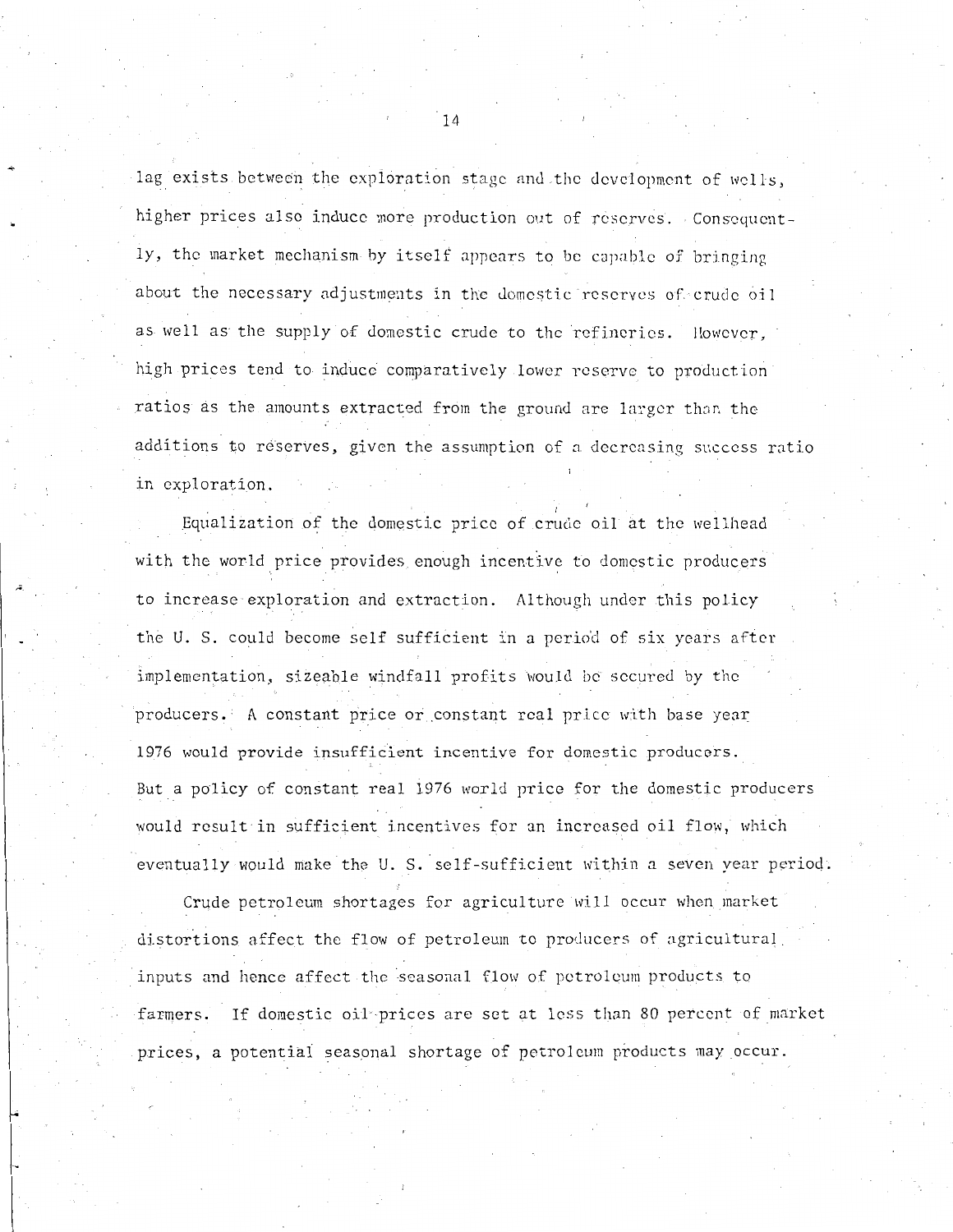However, the potential for shortages is not the major issue. Primary concern rather should be directed toward technological adjustments that need to take place within agriculture in response to certain higher prices for petroleum and petroleum products.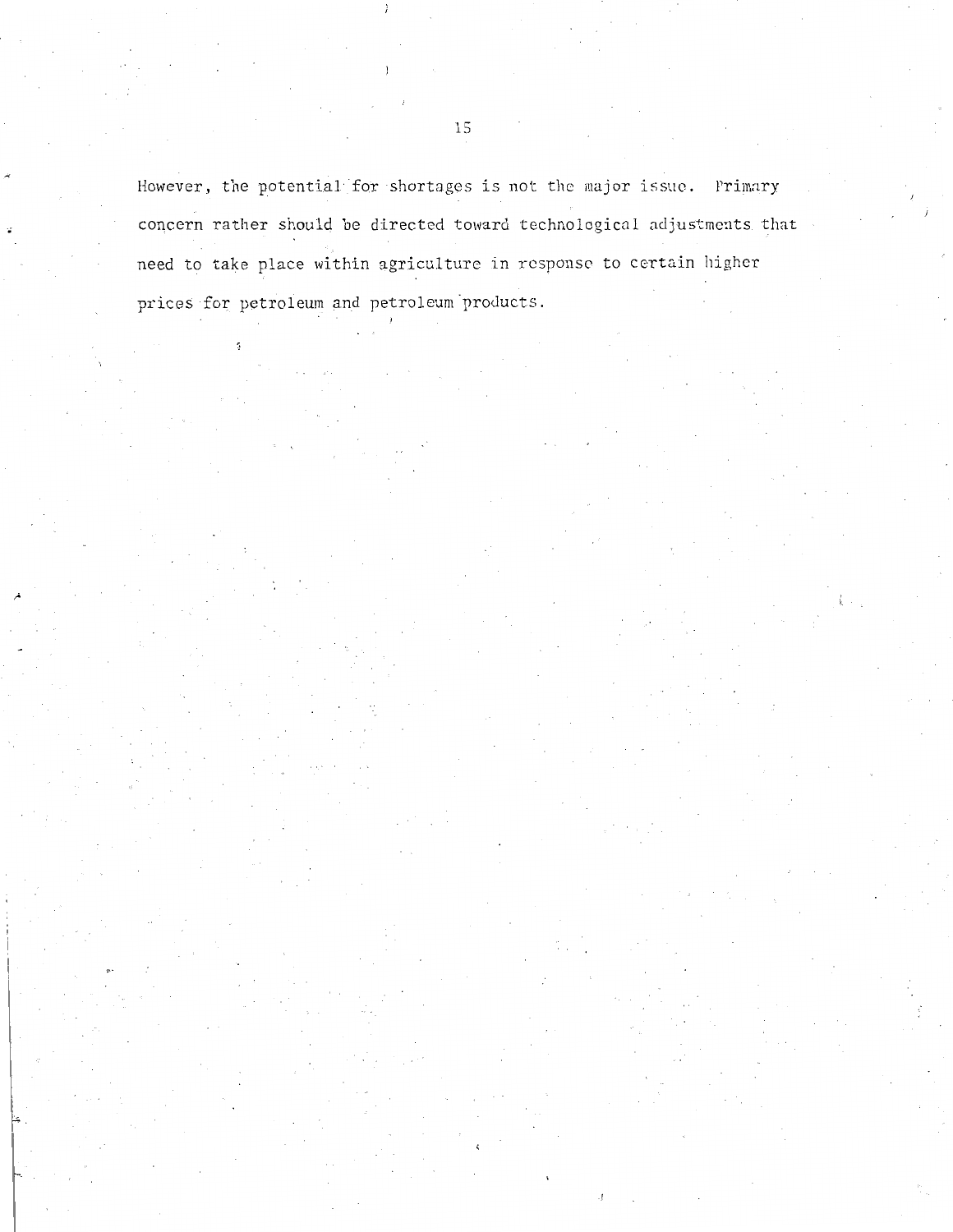### Footnotes.

 $1$  For the derivation of the estimated equation see Pagoulatos, Pagoulatos and Debertin, MacAvoy and Pindyck, Lintner, Mossin and Sharpe.

 $^2$ Proven reserves according to the American Petroleum Institute arc the estimated quantities of crude oil which geological and engineering data demonstrate with reasonable certainty to be recoverable from known reservoirs under existing economic and operating conditions. Although proven reserves are known with a probability of one at any given time, indicated and inferred reserves can be considered given lower probabilities. Also, the percentage of oil recovered from any given deposit has been increasing with cumulative recovery efficiency rising.from 25 percent in 1955 to 33 in the 1970's. Secondary and tertiary recovery with ex-. pectations for higher prices as they become more economical will be increasing the cumulative recovery efficiency, thus increasing the extensions of proven reserves as well as the revisions. About 50 percent of the oil from the reservoirs discovered to date is still in the ground (Risser).

 $3$ The equilibrium path that the price of a nonrenewable resource should follow to the point of exhaustion is such that net price is increasing exponentially at a rate corresponding to the interest rate, unless technological progress affects production (Adelman, Epple, Hotelling, Nordhaus, and Solow).

<sup>4</sup>The processing gain represents approximately <sup>3</sup> percent of the total supply of refined products over the 1959-1972 period.

<sup>5</sup>The Energy Policy and Conservation Act provides for a Strategic Petroleum Reserve in order to reduce the impact of disruptions in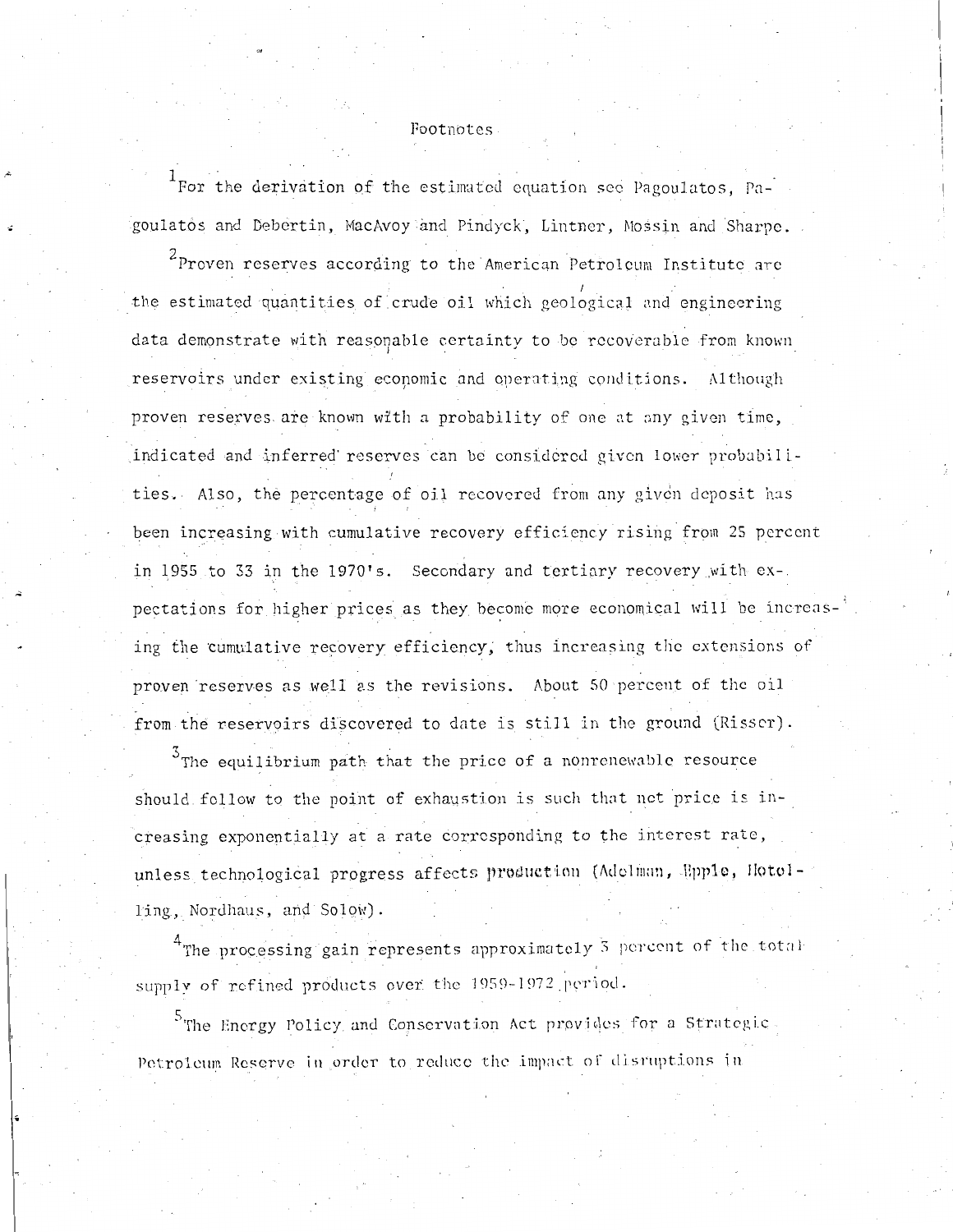supplies of petroleum products. The Act requires storage of at least 150 million barrels of petroleum products and crude oil by December 22, 1978, and authorizes the storage of up to I billion barrels by December 22, 1982. These amounts of crude oil will have to be added in our calculations of demand.

<sup>6</sup>The assumption of a decreasing success ratio is conservative in that despite the past trend, future offshore leasing may stimulate larger average discovery sizes per well drilled. Furthermore, over the sample period the success ration increased at a rate of 0.5 percent per annum.

 $7$ World prices are assumed to increase at an average rate of 10 percent per year. More recent moderate stands taken by OPEC cast some doubt on the likelihood of this scenario.

<sup>8</sup>The figures include the 9.6 billion barrels located in Prudhoe Bay, Alaska, in 1968.

 $^{9}$ Our calculations are based on the 1976 world price and an increase thereafter of 6 percent per year.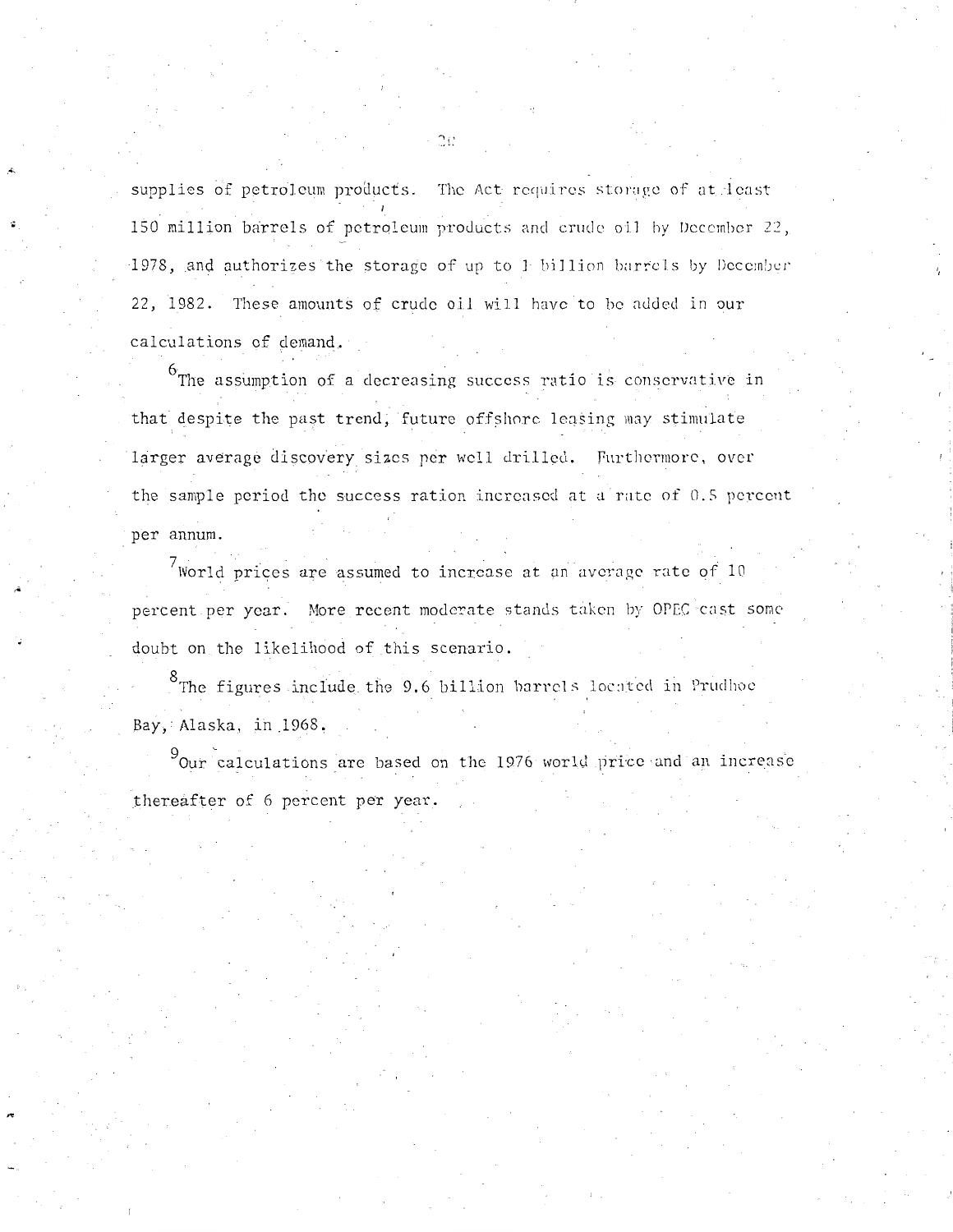#### REFERENCES

- Adams, G.F. and J.M. Griffin, "An Economic-Linear Programming Model of the U.S. Petroleum Refining Industry" in Walter C. Laby's (ed.) Quantitative Models of Commodity Markets, Ballinger Publishing Company, Cambridge, Massachusetts, 1975.
- Adams, R.M., King, G.A. and W.E. Johnston, "Effects of Energy Cost Increases and Regional Allocation Policies on Agricultural Production", American Journal of Agricultural Economics, Vol. 59, No. 3, Qugust, 1977, pp. 444-455.
- Adelman, M.A., The World Petroleum Market, Baltimore, Maryland: Johns Hopkins University Press, 1972.
- American Petroleum Institute, Annual Statistical Review Petroleum Industry Statistics, Washington, D.C.
- Burrows, J.C., and T.A. Domencich, Charles River Associates, Inc., An Analysis of the United States Oil Import Quota, Lexington, Massachusetts: Heath-Lexington Books, 1970.
- Carter H.O. and J.G. Youde, "Some Impacts of the Changing Energy Situation on U.S. Agriculture", American Journal of Agricultural Economics, Vol. 56, No. 5, December, 1974, pp. 878-887,
- Epple, D.N., Petroleum Discoveries and Government Policy An Econometric Study of Supply, Cambridge, Massachusetts: Ballinger Publishing Company, 1975.
- Erickson, E.W., S.W. Millsaps, and R.M. Spann, "Oil Supply and Tax Incentives", Brookings Papers in Economic Activity, No. 2, 1974, pp. 449-478.

Federal Reserve Board of Governors, Federal Reserve Bulletin, Washington, D.C.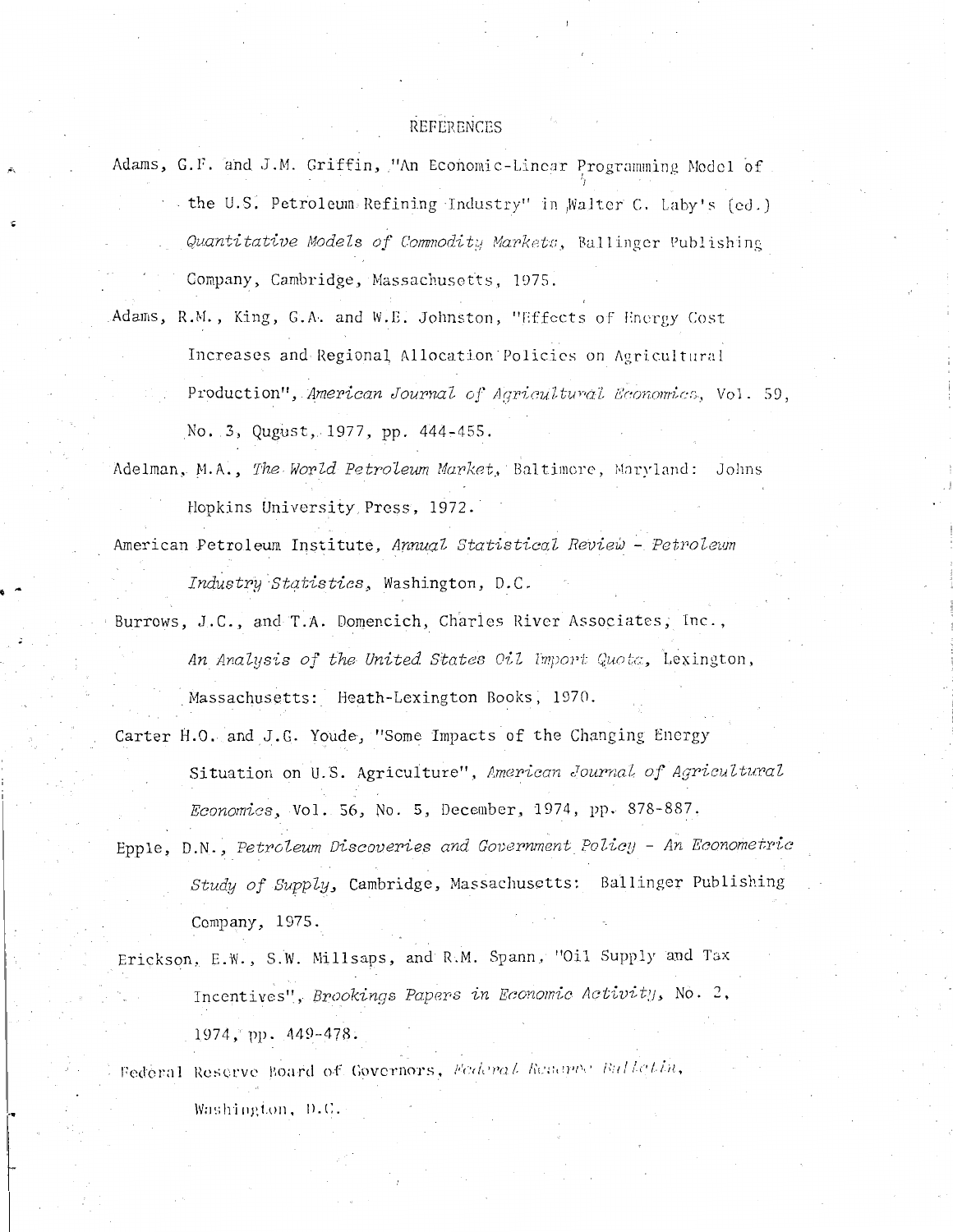Fisher, F.M., Supply Costs in the U.S. Petroleum Industry: Two

Econometric Studies, Baltimore, Maryland: Johns Hopkins University Press, 1964.

Frist National City Bank, Monthly Letter, New York.

Griliches, Z., "Distributed Lags: A Survey", Econometrica, Vol. 35, No. 1, January, 1967, pp. 16-49.

Heady, E.O. and Dvoskin, D., "U.S. Agricultural Production Under Limited Supplies, High Energy Prices, and Expanding Agricultural Exports", Center for Agricultural and Rural Development, Ames, Iowa, 1976. Hotelling, H., "The Economics of Exhaustible Resources", Journal of

Political Economy, Vol. 39, No. 2, April, 1931, pp. 157-175.

- Khazzoom, J.D., "The F.P.C. Staff's Econometric Model of Natural Gas Supply in the United States", The Bell Journal of Economics and Management Science, Vol. 2, No. 1, Spring, 1971, pp. 51-93.
- Klepper, et. al., "Economic Performance and Energy Intensiveness on Organic and Conventional Farms in the Corn Belt: A Preliminary Comparison", American Journal of Agricultural Economics, Vol. 59, No. 1, February, 1977, pp. 1-11.
- Lintner, J., "The Valuation of Risky Assets and the Selection of Risky Investments in Stock Portfolios and Capital Budgets", The Review. of Economics and Statistics, Vol. 46, No. 1, February, 1964, pp. 13-37.
- MacAvoy, P. W. and R.S. Pindyck, The Economics of the Natural Gas Shortage (1960-1980), New York: North-Holland-American Elsevier, 1975.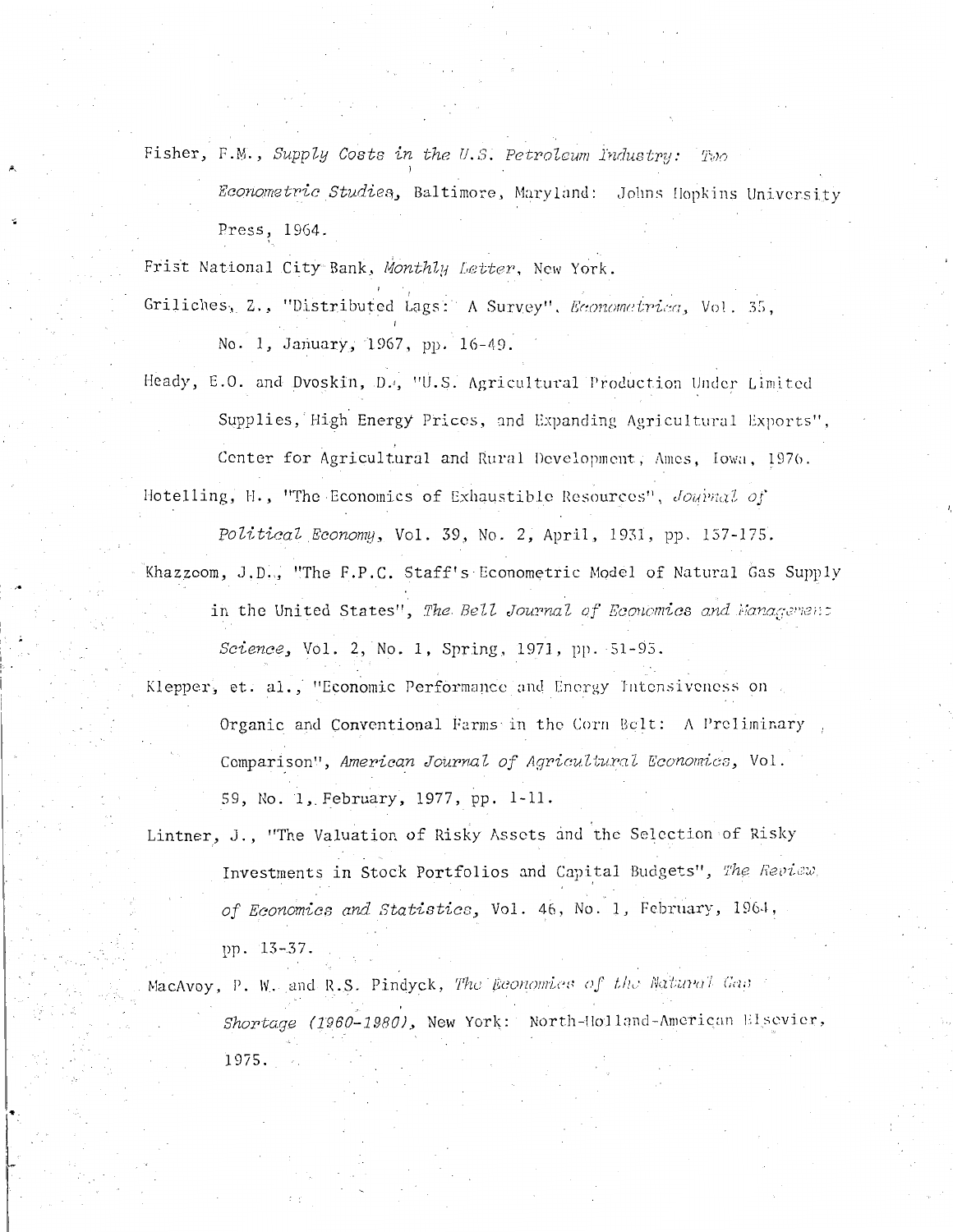Mossin, J., "Equilibrium in a Capital Asset Market", Econometrica, Vol. 34, No. 4, October, 1966, pp. 768-783.

Nordhaus, W.D., "The Allocation of Energy Resources", *Erookings Papers* on Economic Activity, No. 3, 1973, pp. 529-576.

Pagoulatos, A., E. Pagoulatos, and D.L. Debertin, "The Supply of New Discoveries of Crude 0il, Production out of Reserves, and Determination of Total Refinery Output in the U.S.", Research Report 28, College of Agriculture, University of Kentucky, Feburary, 1977.

Pagoulatos, A., E. Pagoulatos and D.L. Debertin, "The Discovery and Extraction of Crude Oil in the U.S.: An Econometric Model", Staff Paper, Department of Agricultural Economics, University of Kentucky, August, 1977.

Pagoulatos, A. and J.F. Timmons, "Alternative Scenarios of Energy Use in U.S. Crop Production", Southern Journal of Agricultural Economics, Vol. 9, No. 2, December, 1977.

- Risser, E. H., "The U.S. Energy Dilemma: The Gap Between Today's Requirements and Tomorrow's Potential", Environmental Geology Notes, 64, Illinois State Geological Survey, Urbana, Illinois,  $(July, 1973).$
- Sharpe, W.F., "Capital Asset Prices: A Theory of Market Equilibrium under Conditions of Risk", Journal of Finance, Vol. 19, September, 1964, pp. 425-442.
- Solow, R. M., "The Economics of Resources or the Resources of Economics", American Economic Review, Vol. 64, May, 1974, pp. 1-14.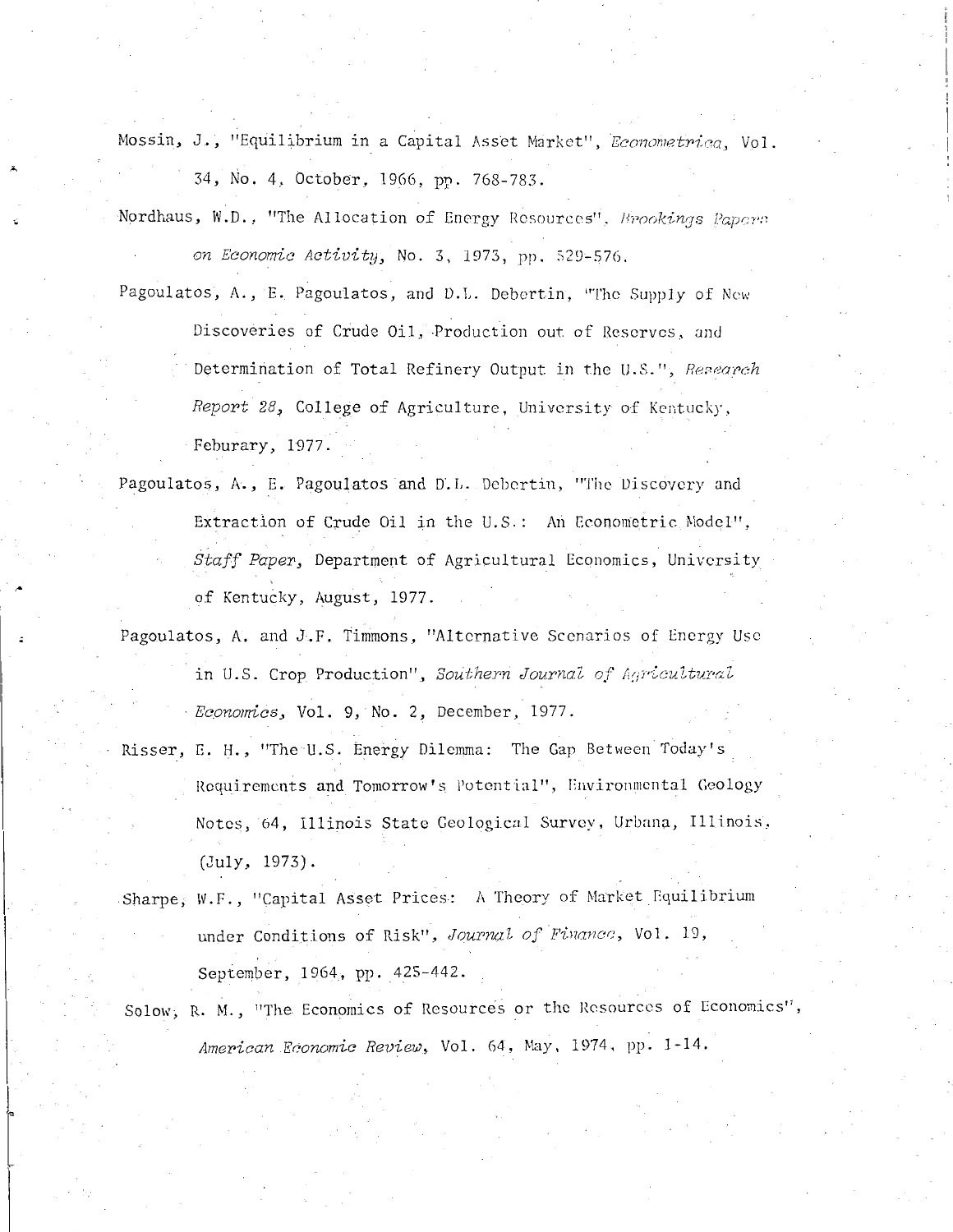Steckler, H.O., "Forecasting with Econometric Models: An Evaluation", Econometrica, Vol. 36, No. 3-4, July-October, 1968, pp. 437-463. Theil, H., Applied Economic Forecasting, Amsterdam. North Holland

Publishing, 1966.

Economic Forecasts and Policy, Amsterdam, North Holland Publishing, 1958.

United Nations, Yearbook of Internationl Trade Statistics, New York: United Nations.

U.S. Bureau of Mines, Mineral Yearbook, published by the U.S. Department of Commerce, Washington, D.C.

Whittlesey, N.K. and W.R. Butcher, "Energy Research Opportunities for Agricultural Economists", American Journal of Agricultural Economics, Vol. 56, No. 5, December. 1974, pp. 896-903.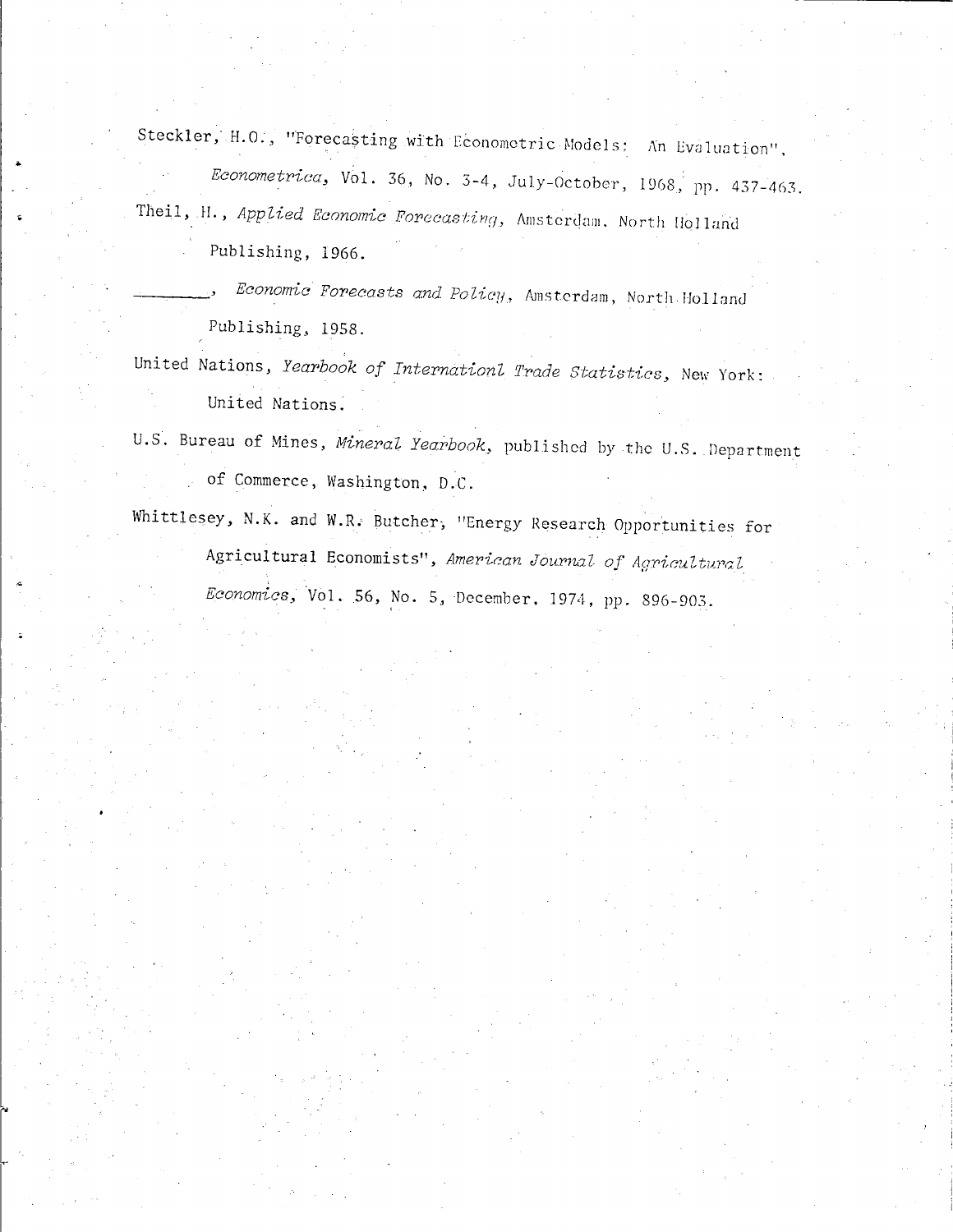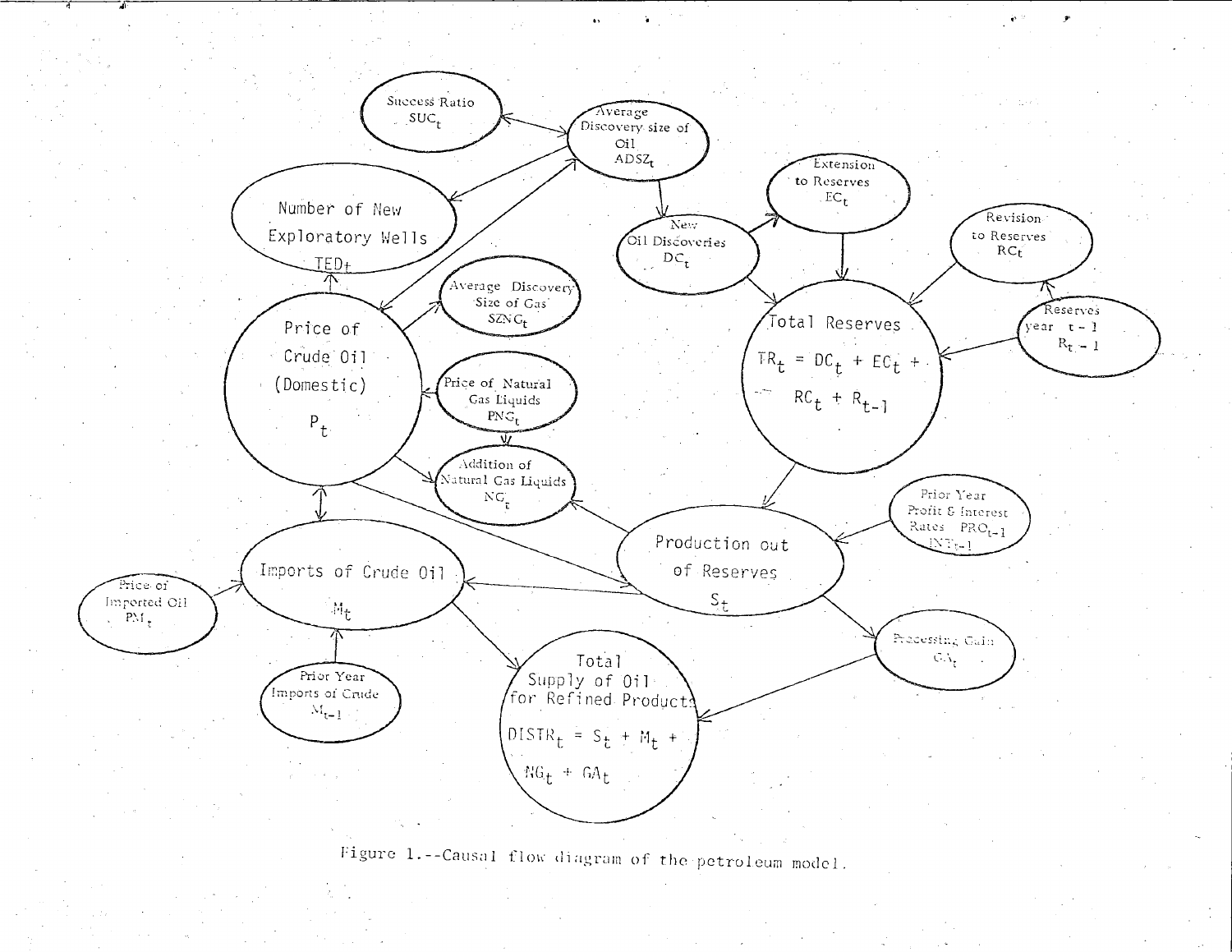- \_-\_-\_-\_:--\_-\_-\_---~---------

.t.--

 $t_{\rm max}$ *,,:.:* 

--

 $\sim$  $\frac{1}{2}$ 

*'i"· .* .

,.. ~. .·•

~ ;··.~, ,.\_

#### New oil discoveries

"·

·•

(1)  $DC = ADSZ \times TED$ 

#### New exploratory wells

- $(2)$  TED<sub>t</sub> = 77747.5 69778.8 ACW<sub>t</sub> 2581.9 INT<sub>t</sub> + 0.0066  $[4\sigma_0^2$  ADSZ<sub>t</sub> (P<sub>t-1</sub> + P<sub>t-2</sub> + P<sub>t-3</sub>)<sup>2</sup>/9 +  $4\sigma_G^2$  SZNG<sub>t</sub> (PNG<sub>t-1</sub>) (3142.4) (6577.0) (562.2) (0.0014)
	- + PNG<sub>t-2</sub> +  $PNG_{t-3}$ )<sup>2</sup>/9] 0.00114 [ADSZ<sub>t</sub> (P<sub>t-1</sub> + P<sub>t-2</sub> + P<sub>t-3</sub>/3) + SZNC<sub>t</sub> (PNC<sub>t-1</sub> + PNC<sub>t-2</sub> + PNC<sub>t-3</sub>/3] (0.00025)

#### Average discovery size of oil

(3)  $ln\text{ADS2}_t = -74.75 - 0.0815$   $ln\text{ADS2}_{t-1} + 15.30$   $ln\text{SUC}_{t-1} - 1.45$   $ln\text{SONC}_{t-1} - 0.441$   $ln\text{P}_t - 1.31$   $ln\text{ING}_{t}$ <br>(12.8)  $(0.0355)$  (2.41)  $(0.08)$  (0.449)  $(0.27)$  $(12.8)$   $(0.0353)$ 

#### Average discovery size of gas

(4)  $lnSZNG_t = -54.29 - 0.245$   $lnSZNG_{t-1} + 10.08$   $lnSUC_{t-1} - 0.0235$   $lnADS_{t-1} + 0.911$   $lnPNG_t + 1.74$   $lnP_t$  $(29.93) (0.176)$   $(5.19)$   $(0.0078)$   $(0.819)$   $(3.84)$ 

#### Success ratio

(5)  $lnSUC_t = 2.48 - 0.432 lnSUC_{t-1} - 0.0148 lnS/Z_{t-1} - 0.0148 lnS/Z_{t-1} + 0.610 lnS/C_{t-1}$  $(0.60)$   $(0.140)$   $(0.0022)$   $(0.0046)$   $(0.043)$ 

#### Price of crude oil

(6)  $lnP_t = -5.25 + 0.0000013$   $lnPNG_t - 0.120$   $lnREF_{t-1} + 0.0000015$   $ln$  [1.1 (0.65 01STR<sub>t-1</sub> + 0.35 DISTR<sub>t-2</sub>)] + 0.702  $L:PI_{t}$  $(1.07)$   $(0.0000008)$   $(0.028)$   $(0.00000008)$ 

#### Definition of variables

DC = new oil discoveries,' measured in 42-gallon barrels. Source: (American Petroleum Institute, API).

TED  $=$  number of new exploratory wells drilled (total productive and dry holes drilled each year). Source: (APl) .

SUC = success ratio (ratio of productive to total new wells drilled).

ADSZ = average size of new oil discoveries (ratio of new discoveries to total productive and dry holes).

- SZNG = average size of new natural gas discoveries (ratio of new discoveries to total productive and dry holes). Source: (API).
- ACW average cost per exploratory well drilled (in dollars). Source: '(API).

INT = interest rate (price of commercial paper 1 to 6 months). Source: (Federal Reserve).

- PNG = price of natural gas liquids at the well head (dollars per barrel), Source: (U.S. Bureau of Mines, USBM).
- P = price of crude oil at the well head (dollars per barrel). Source: (USBM).

DEP = average depth of new exploratory wells (in feet). Source: (API).

REF = refining capacity utilization. Source: (API).

DISTR = sum of domestically supplied refined products, net of imports, exports and change in petroleum stocks (42-gallon barrels). Source: (USBM).

 $a$ (Standard errors arc in parentheses).

I.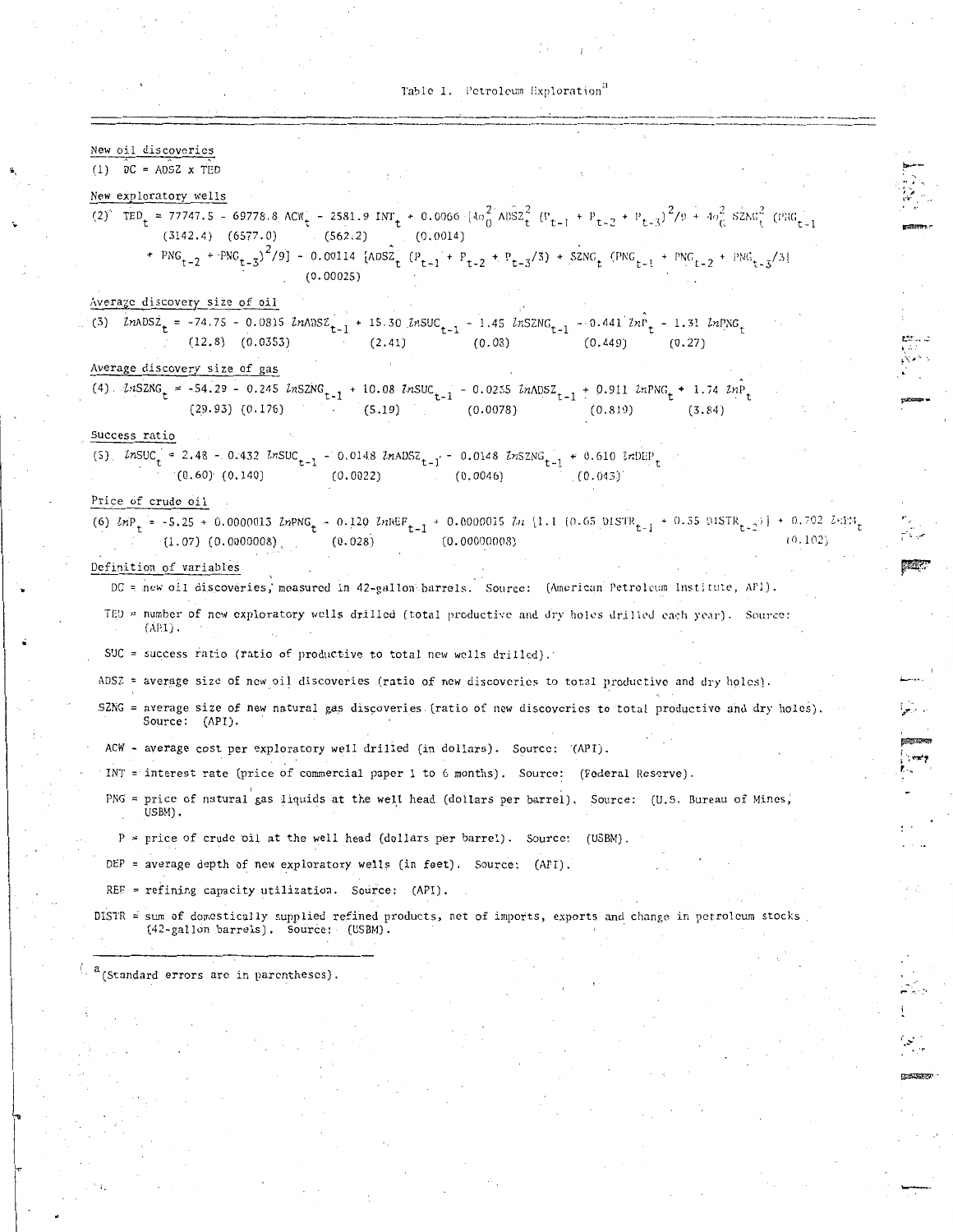

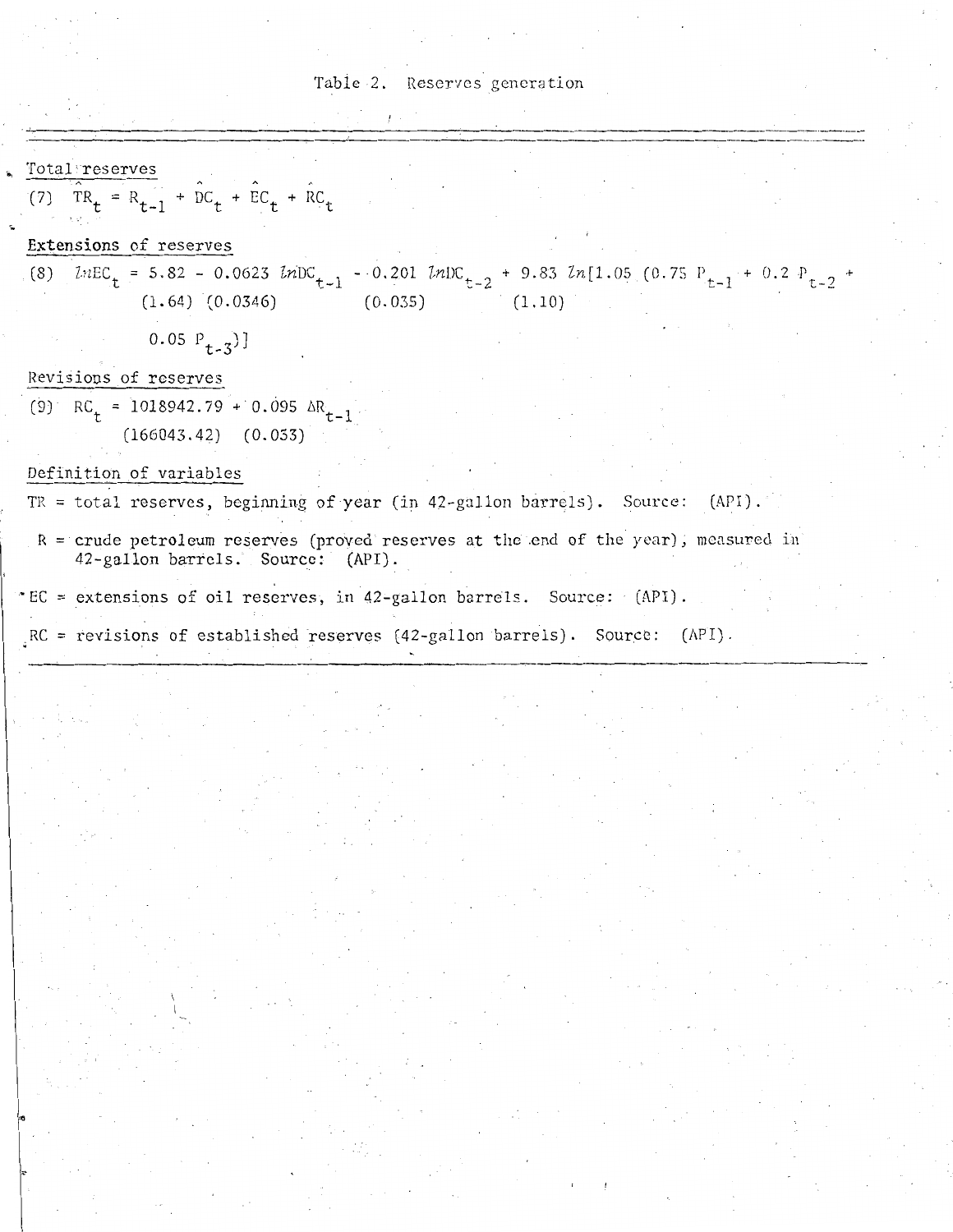Table 3. Oil for Refined Products

 $\mathbf{r} \in \mathbb{R}^{N \times N}$  . If

Total refined liquids (10) DISTR<sub>t</sub> =  $S_t$  + M<sub>t</sub> + NG<sub>t</sub> + GA<sub>t</sub> , Production out of reserves (11)  $S_t = 26796754.3 + 14919184.5$   $ln[0.5$   $P_{t-1}$  + 0.3  $P_{t-2}$  + 0.2  $P_{t-3}$ ] + 45.05 TR - 1222577.01  $(4744257.7)$   $(3783596.7)$  (5.80) (80744.7)  ${\rm TNT}$  (1.05 [0.35 (PRO<sub>t-1</sub> - INT<sub>t-1</sub>) + 0.25 (PRO<sub>t-2</sub> - INT<sub>t-2</sub>) + 0.2 (PRO<sub>t-3</sub> - INT<sub>t-3</sub> ) = 0.2 (PPO $\sqrt{ }$ 4  $INT_{t-4})$ ]} Imports *bf* crude oil  $(12)$   $\ell m_{\rm t}$  = 18.58 + 0.95  $\ell m_{\rm t}$  + 1.26  $\ell n \hat{S}$  $(2.88)$   $(0.12)$   $(0.30)$ Addition of natural gas liquids 0.299 *ln*PM<sub>t</sub> - 4.28 *lnREF* (0.185) (13) *LnNG* = 12.74 - 0.0976  $ln(P_t/PNG_t)$ . + 0.332  $LnT^2$  $(0.583)$   $(0.0590)$   $(0.026)$ Processing Gain (0.65)  $\begin{aligned} \text{(14)} \quad \text{lnGA}_{t} = -36.49 - 3.93 \quad \text{lnNG}_{t} + 6.39 \quad \text{ln(G}_{t} + M) + 1.95 \quad \text{lnT}^2. \end{aligned}$  $(32.65)$   $(2.61)$   $(3.66)$   $(0.46)$ Definition of variables S = production of crude oul (thousands of 42-gallon barrels). Source: (APT) PRO = profit rate on equity of petroleum industry. Source: (First National City Bank). It = imports of crude petroleum (S.I.T,C.: : 354.01). Figures converted to thousands of 42-gallon barrels from metric tons. Source: (United Nations). PM = import unit price (value f.o.b.). Source: (United Nations). NG = natural gas liquids added (thousands of 42-gallon barrels). Source:  $(APJ)$ .  $G\Lambda$  = processing gain (thousands of 42-gallon barrels). Source: (API).  $T = 1$ inear time trend. المراد المستخدمة المستخدمة المستخدمة المستخدمة المستخدمة المستخدمة.<br>والمستخدمة المستخدمة المستخدمة المستخدمة المستخدمة المستخدمة المستخدمة المستخدمة المستخدمة المستخدمة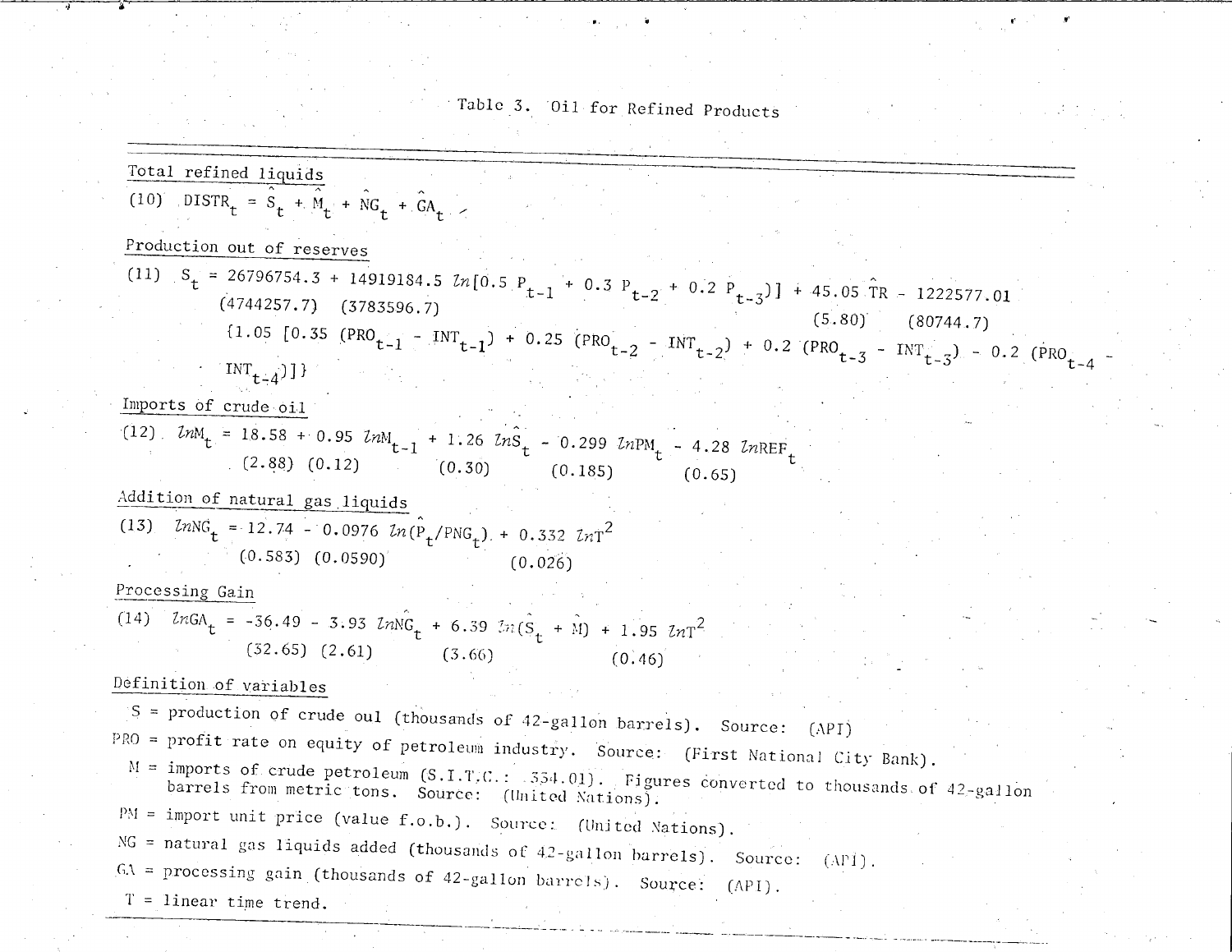|       | Total Additions<br>to Reserves <sup>a</sup> |           | Total Reserves |           | Supply of<br>Production <sup>a</sup> |           | Reserve<br>Production Ratio |           |
|-------|---------------------------------------------|-----------|----------------|-----------|--------------------------------------|-----------|-----------------------------|-----------|
| Year  | Actual                                      | Simulated | Actual         | Simulated | Actual                               | Simulated | Actual                      | Simulated |
| 1959  | 3,666                                       | 3,427     | 31,719         | 31,411    | 2,574                                | 2,417     | 12.3                        | 12.9      |
| 1960  | 3,365                                       | 2,340     | 31,613         | 31,369    | $-2,574$                             | 2,581     | 12.2                        | 12.1      |
| 1961  | 2,657                                       | 2,527     | 31,758         | 31,954    | 2,621                                | 2,529     | 12.1                        | 12.6      |
| 1962  | 2,180                                       | 2,320     | 31,389         | 31,275    | 2,676                                | 2,641     | 11.7                        | 11.8      |
| 1963  | 2,174                                       | 2,343     | 30,969         | 31,439    | 2,752                                | 2,662     | 11.2                        | 11.8      |
| 1964  | 2,664                                       | 2,434     | 30,990         | 30,901    | 2,786                                | 2,972     | 11.1                        | 10.4      |
| 1965  | 3,048                                       | 3,272     | 31,352         | 31,100    | 2,848                                | 3,074     | 11.0                        | 10.1      |
| 1966  | $2,964$ .                                   | 3,162     | 31,452         | 31,193    | 3,027                                | 3,169     | 10.4                        | 9.8       |
| 1967  | 2,962                                       | 2,951     | 31,376         | 30,964    | 3,215                                | 3,179     | 9.7                         | 9.7       |
| 1968  | 2,454                                       | 2,282     | 30,707         | 30,556    | 3,329                                | 3,178     | 9.2                         | 9.6       |
| 1969. | 2,120                                       | 2,258     | 29,631         | 29,320    | 3,371                                | 3,494     | 8.7                         | 8.4       |
| 1970  | 12,688                                      | 10,163    | 39,001         | 36,196    | 3,517                                | 3,387     | 11.0                        | 10.7      |
| 1971  | 2,317                                       | 2,277     | 38,062         | 35,056    | 3,453                                | 3,417     | 11.0                        | 10.3      |
| 1972  | 1,557                                       | 1,459.    | $-36,399$      | 33,068    | 3,459                                | 3,447     | 10.5                        | 9.6       |
| 1973  | 2,145                                       | 2,100     | 35,299         | 31,808    | 3,360                                | 3,287     | 10.5                        | 9.6       |
| :1974 | 1,993                                       | 2,000     | $-34,249$      | 30,595    | 3,202                                | 3,213     | 10.6                        | 9.5       |
| 1975  | 1,318                                       | 1,312     | 32,682         | 28,719    | 3,052                                | 3,188     | 10.7                        | 9.0       |
| 1976  | 5,094                                       | 3,121     | $-32,400$      | 29,008    | 2,825                                | 2,832     | 11.4                        | 10.2      |

Table 5.--Historic Simulation and Projection of Selected Variables

<sup>a</sup>Figures are ten thousand barrels.

b<sub>Simulated</sub> values are projections using coefficients derived from the 1959-72 sample data.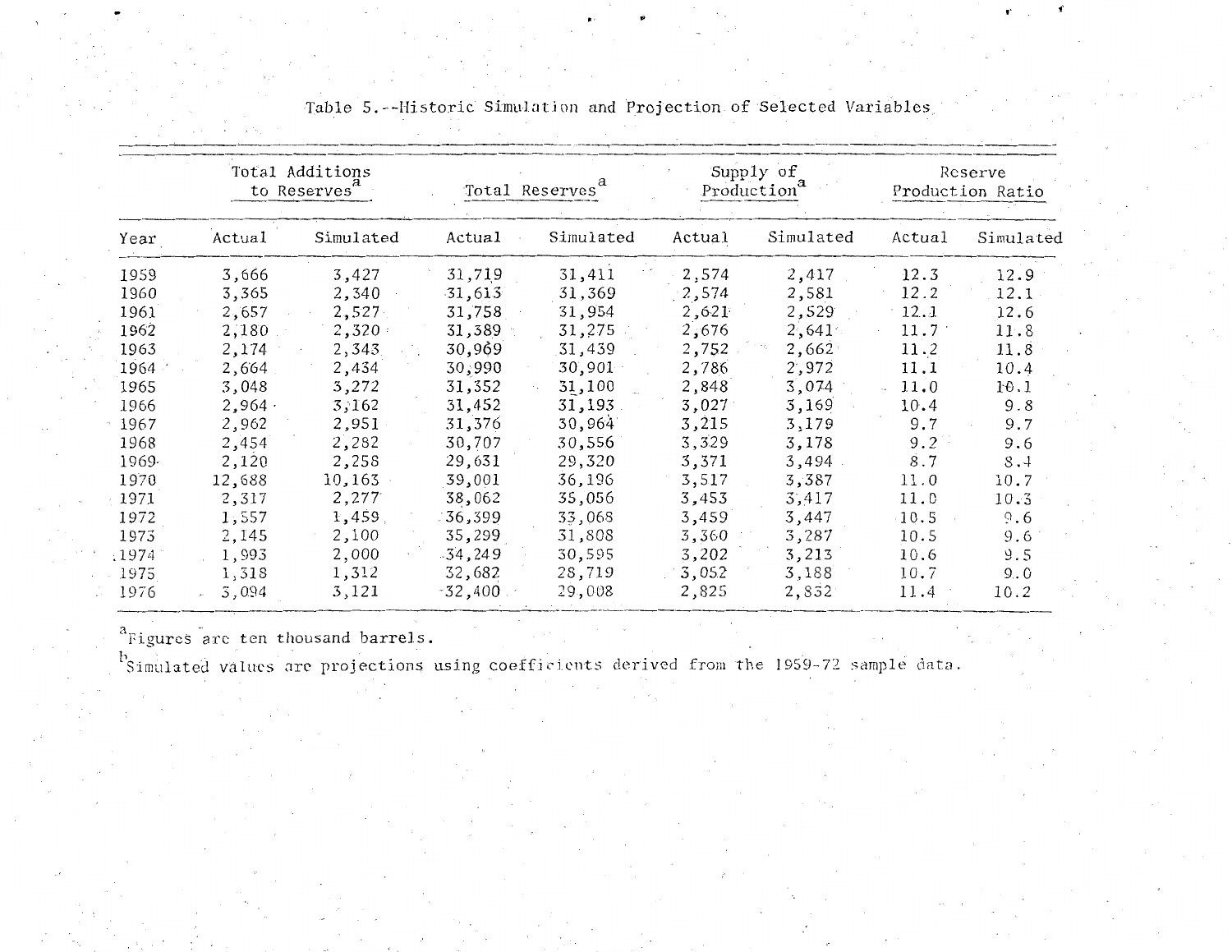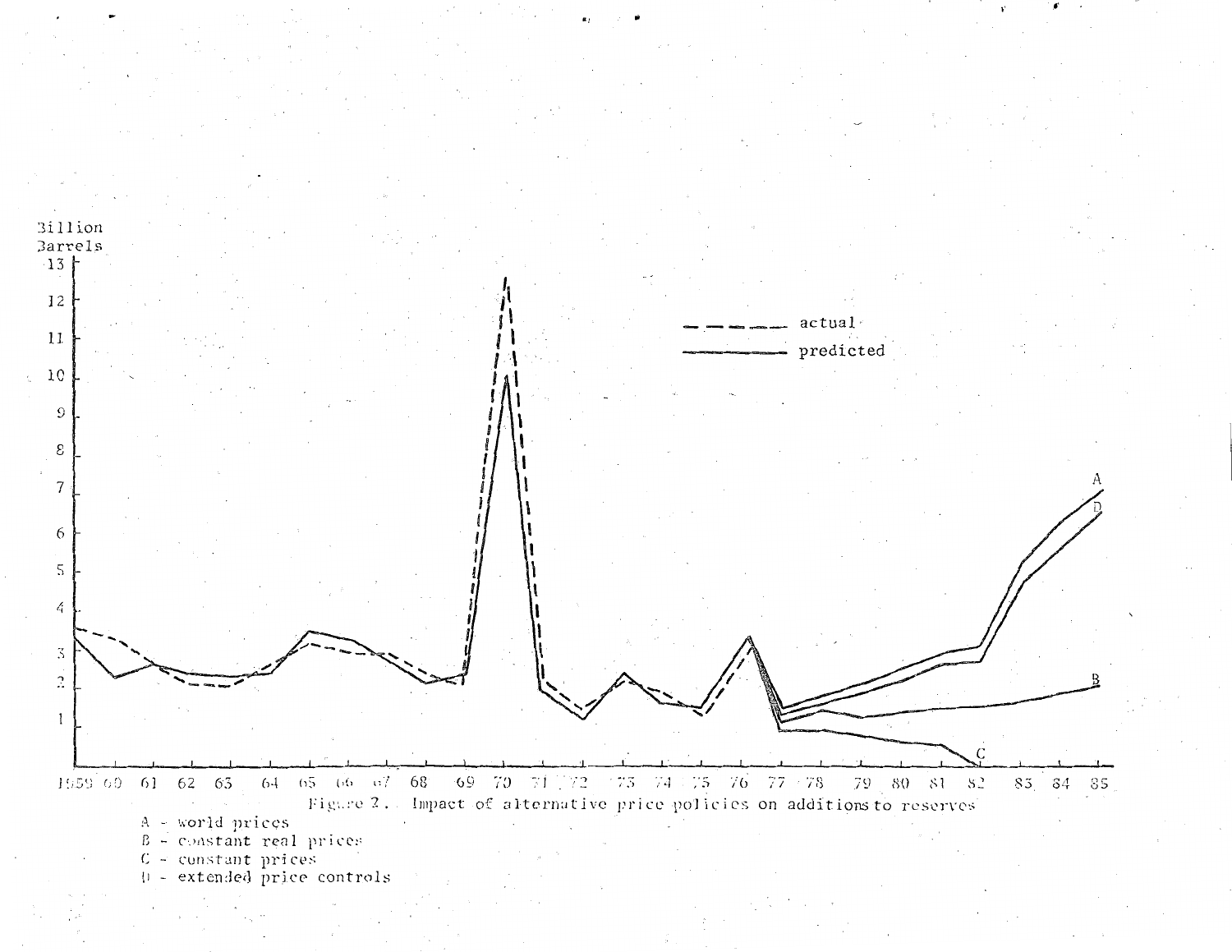

 $\mathbb{R}^n$ 

 $\mathbb{Z}_\ell^{\mathbb{Z}}$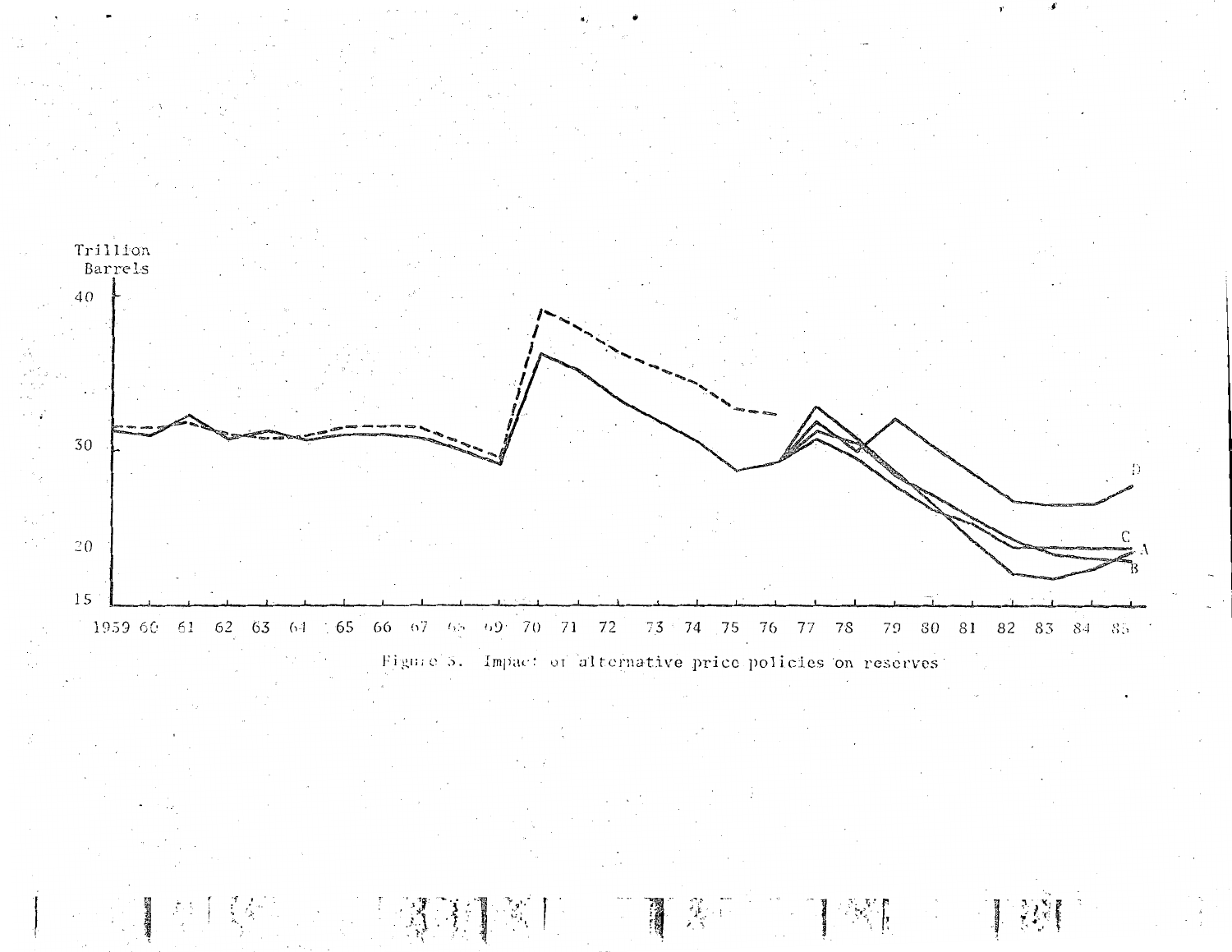![](_page_31_Figure_0.jpeg)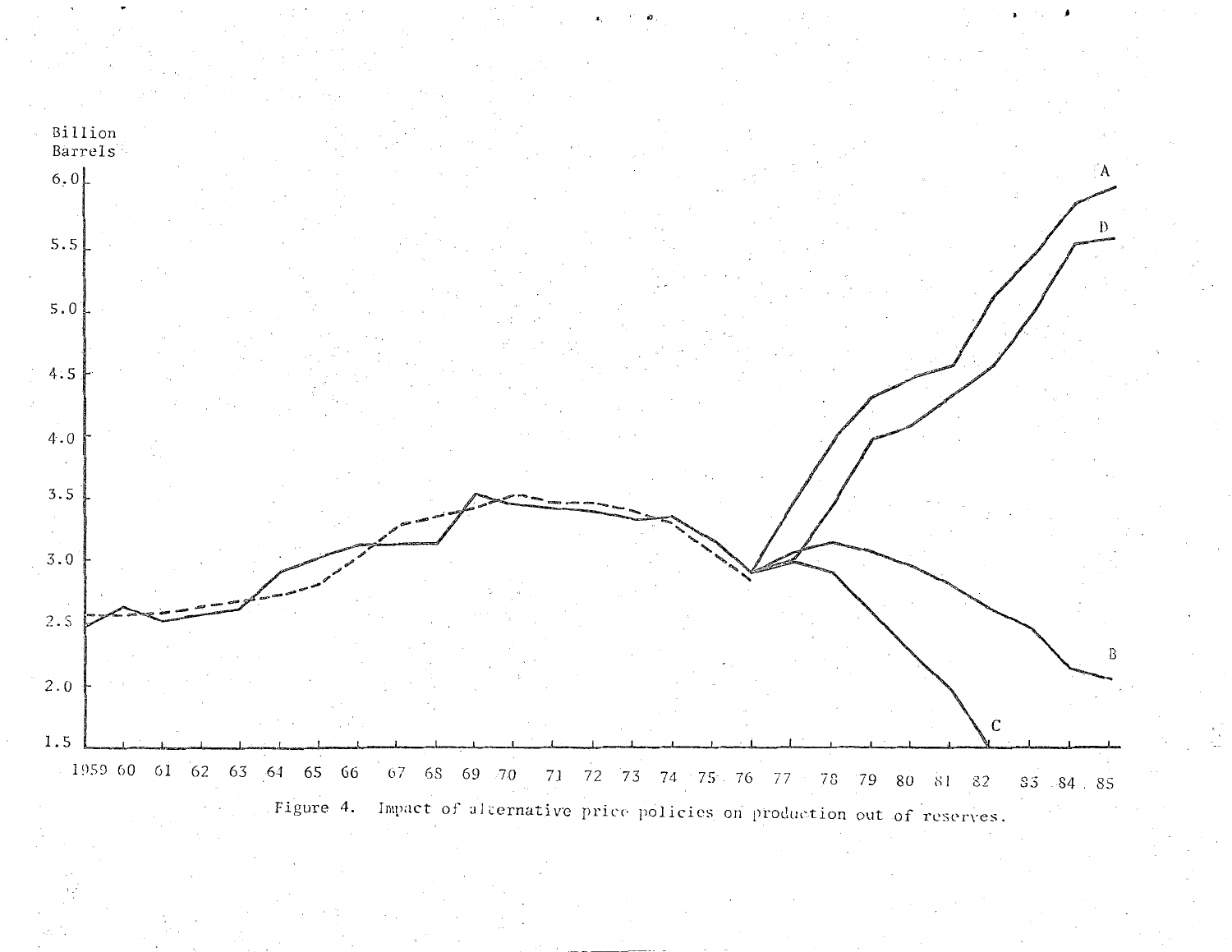| Year | Total additions <sup>a</sup><br>Total<br>to Reserves.<br>Reserves | Supply of<br>Production" | Excessb<br>Demand | Reserves<br>Production<br>Ratio |
|------|-------------------------------------------------------------------|--------------------------|-------------------|---------------------------------|
| 1977 | 1,497<br>32,797                                                   | 3,450                    | 1.3               | 9.5                             |
| 1978 | 1,876<br>30,783                                                   | 3,890                    | 1,0               | 7.9                             |
| 1979 | 2,103<br>28,570                                                   | 4,317                    | 0.6               | 6, 6                            |
| 1980 | 2,530<br>26,665                                                   | 4,435                    | 0.6               | (0, 0)                          |
| 1981 | 2,922<br>24,017                                                   | 4,590                    | 0,4               | $-5.2$                          |
| 1982 | .3,100<br>22,101                                                  | .5,018                   | 0,1               | 4.1                             |
| 1983 | $-5,256$<br>21,910                                                | 5,447                    | $-0.2$            | , 4.0                           |
| 1984 | 22,315<br>6,370                                                   | 5,965                    | $-0.7$            | $\bar{\beta}$ .                 |
| 1985 | 7,106<br>23,393                                                   | 6,028                    | $-0.7$            | $\binom{7}{2}$ , ()             |

Table 6 -- Impact of Raising Domestic Crude Oil Prices at the Wellhead to World Prices, 1977-1985

 $a$ Million barrels.

 ${\rm ^{b}}_{\rm Billion}$  barrels.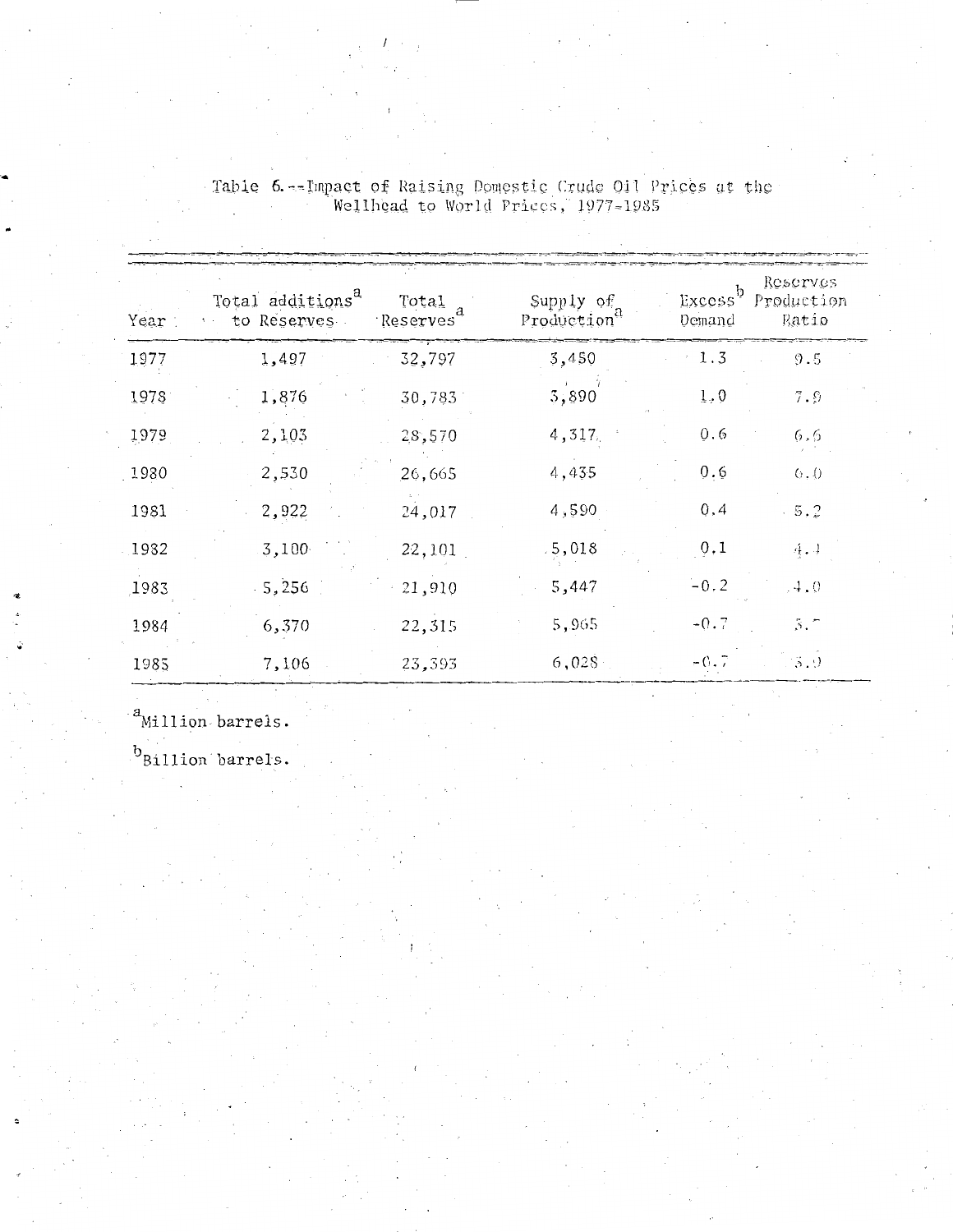| Year | Total additions<br>to Reserves | Total<br>Reserves | Supply of<br>Production. | Excess<br>Demand | Reserve<br>Production<br>Ratio |
|------|--------------------------------|-------------------|--------------------------|------------------|--------------------------------|
| 1977 | 1,195                          | 31,996            | 3,050                    | 1.7              | $-10.5$                        |
| 1978 | 1,365                          | 30,258            | 3,105                    | 1.7              | $-9.7$                         |
| 1979 | 1,238                          | 28,473            | 3,023                    | 1.9              | 9.4                            |
| 1980 | 1,303                          | 26,877            | 2,899                    | 2.2              | $\cdot$ 3.2                    |
| 1981 | 1,372                          | 25,462            | 2,787                    | 2.4              | 9.1                            |
| 1982 | 1,475                          | 24,300            | 2,637                    | 2.6              | 9.2                            |
| 1983 | 1,692                          | 23,509            | 2,483                    | 2.8              | 9.4                            |
| 1984 | 1,853                          | 23,176            | 2,186                    | 3.2              | 10.6                           |
| 1985 | 2,065                          | 23,185            | 2,056                    | 3.5              | 11,2                           |

Table 7.--Impact of Raising Wellhead Prices Five Percent Per Year, 1977-1985.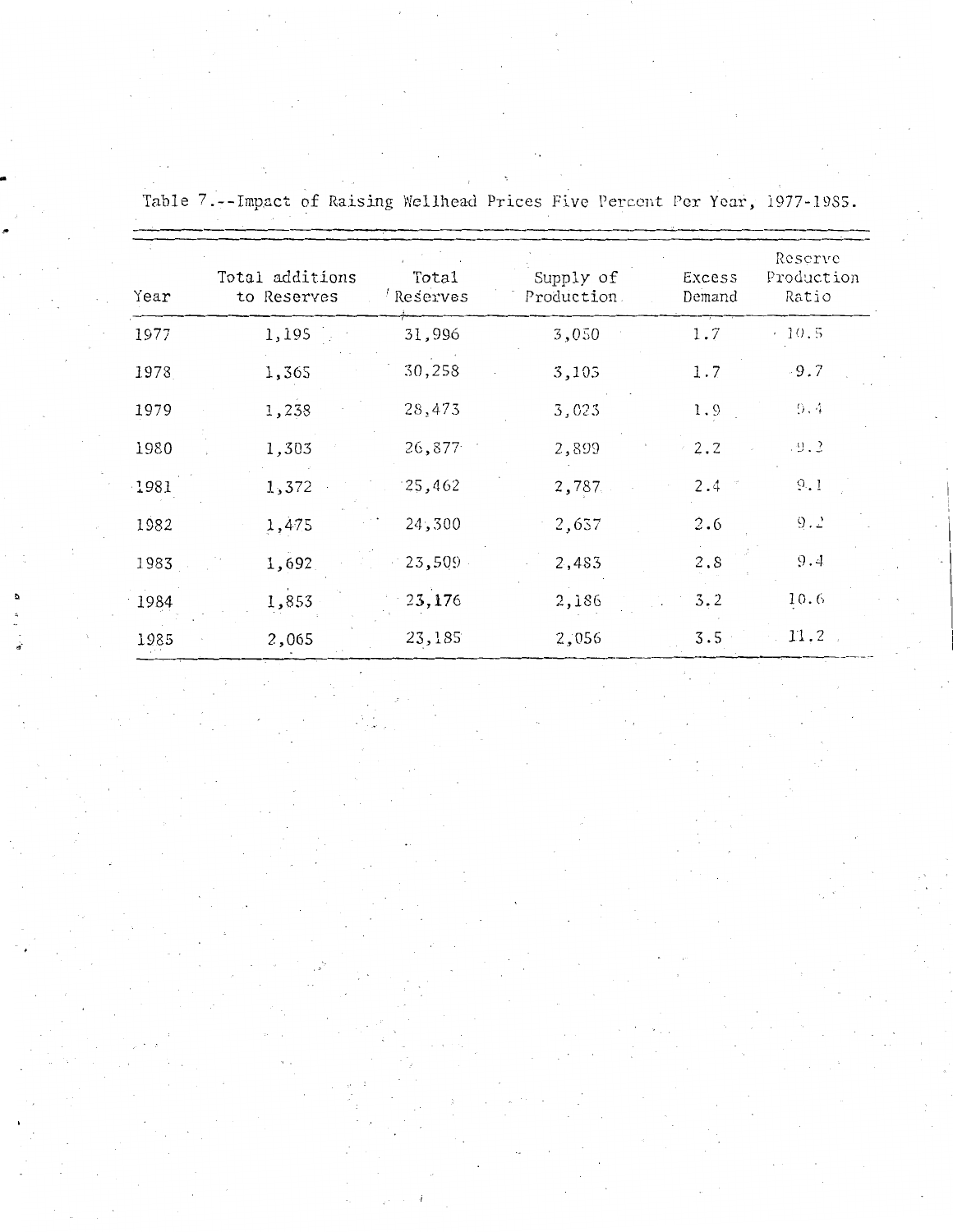| Year  | Total additions<br>to Reserves | Total.<br>Reserves | Supply of<br>Production | Excess<br>Demand | Reserve<br>Production<br>Ratio |
|-------|--------------------------------|--------------------|-------------------------|------------------|--------------------------------|
| 1977  | 1,129                          | 31,300             | 3,013                   | 1.7              | 10.4                           |
| 1978  | 1,077                          | 29,512             | 2,865                   | 2.0              | 10.5                           |
| 1979  | 933                            | 27,838             | 2,607                   | $2.3^{\circ}$    | 10.6                           |
| 1980  | 809                            | 26,369             | 2,278                   | 2.7              | 11.5                           |
| 1981  | 7.03                           | 25,193             | 1,879                   | 3.4              | 15.4                           |
| 1982  |                                | 23,774             | 1,419                   | 3.8              | 16.7                           |
| 1983  |                                | 23,700             |                         | 5.3              |                                |
| 1984  |                                | 23,700             |                         | 5.4              | п.                             |
| 1985. |                                | 23,700             |                         | 5.5              |                                |

Table 8.--Impact of Constant Wellhead Prices, 1977-1985